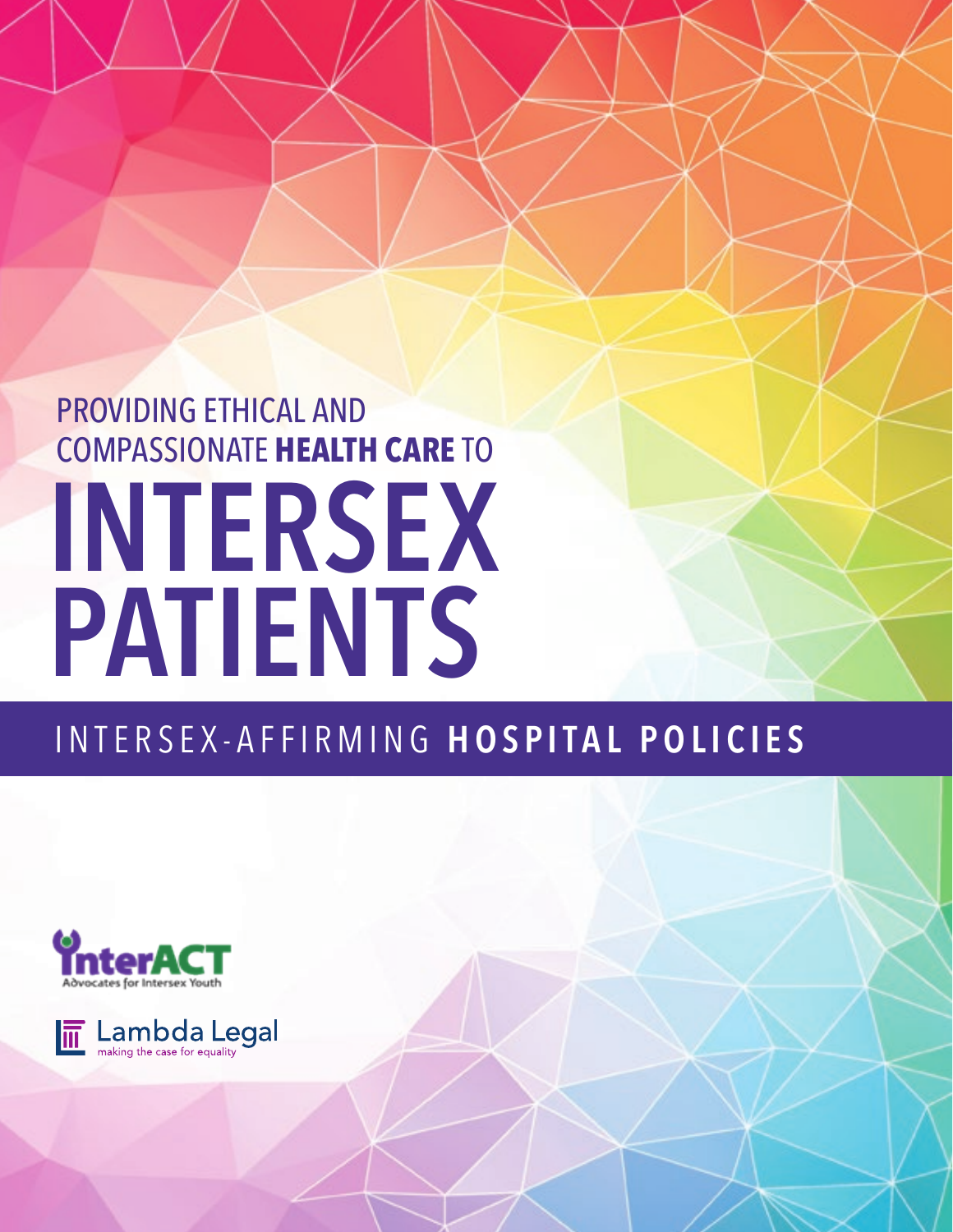## INTRODUCTION

"Intersex"<sup>1</sup> is an umbrella term used to describe a wide range of natural variations in sex characteristics that do not seem to fit typical binary notions of male or female bodies. Between 0.05 percent and 1.7 percent of the population is born with intersex traits.2 These traits may be visible at birth, at puberty, or, in the case of some variations, not at all.<sup>3</sup> Intersex is considered a sex and gender minority (SGM) by the National Institutes of Health (NIH)<sup>4</sup> and was formally designated as a health disparity population by the NIH in 2016.5 Care of intersex people, particularly children, demands special attention to avoiding biases based on outdated understandings of sex and gender.

Today, medical practitioners recognize the importance of providing ethical and compassionate health care to people born with intersex traits and have launched efforts to ensure that intersex people are receiving appropriate, sensitive,

and nondiscriminatory health care. The main issue raised by members of the intersex community is the continued performance of medically unnecessary genital-"normalizing" surgery on intersex infants before they are old enough to participate in the decision-making process. Rather than calling for immediate surgical intervention upon the birth of an intersex child, leading practitioners in patient-centered care<sup>6</sup> recommend promptly implementing a long-term management strategy that involves a range of pediatric subspecialists, including intersex-affirming mental health providers, pediatricians, and the parent(s).<sup>7</sup> Leading medical associations, recognizing that irreversible and deeply lifealtering procedures can be safely delayed to both ensure best outcomes and avoid the potential ramifications of anesthesia on the developing brain, are developing policies informed by the patient community to delay harmful, medically unnecessary procedures.

- 1. Individuals born with intersex traits use a wide variety of terms to describe themselves and their bodies. This guide uses the term "intersex" in an attempt to be as inclusive and nonpathologizing as possible. For more information, please refer to "A Note on Terminology," *infra* at page 3.
- 2. United Nations for LGBT Equality, *Intersex Fact Sheet, available at* https://unfe. org/system/unfe-65-Intersex\_Factsheet\_ENGLISH.pdf (noting that the upper estimate is similar to the number of red haired people). Because experts do not agree on which conditions fit within the definition of intersexuality and some conditions are not evident until after a child is born, the reported percentage of people with intersex characteristics often varies. *See* Anne Tamar-Mattis, *Exceptions to the Rule: Curing the Law's Failure to Protect Intersex Infants,* Berkeley J. of Gender, L. & Just. 59, 63 (2006) (hereinafter *"Exceptions to the Rule"*).
- 3. *Exceptions to the Rule,* at 63.
- 4. U.S. Dep't of Health & Hum. Servs., *Nat'l Insts. of Health Sexual & Gender*

*Minority Res. Off.: Who We Are, available at* https://dpcpsi.nih.gov/sgmro (last reviewed Apr. 24, 2018) ("'Sexual and gender minority' is an umbrella term that encompasses lesbian, gay, bisexual, and transgender populations as well as those whose sexual orientation, gender identity and expressions, or reproductive development varies from traditional, societal, cultural, or physiological norms.").

- 5. U.S. Dep't of Health & Hum. Servs., *Nat'l Inst. on Minority Health & Health Disparities: Director's Message (Oct. 6, 2016), available at* https://www.nimhd.nih. gov/about/directors-corner/message.html (last visited May 17, 2018).
- 6. See Katrina Karkazis, Anne Tamar-Mattis & Alexander A. Kon, *Genital Surgery for Disorders of Sex Development: Implementing a Shared Decision Making Approach,* 23 J. of Peditric Endocrinology & Metabolism, 789-805 (2010) (hereinafter "*Genital Surgery for Disorders of Sex Dev.*").
- 7. Note that our reference to "parent" throughout these guidelines includes a child's legal guardian.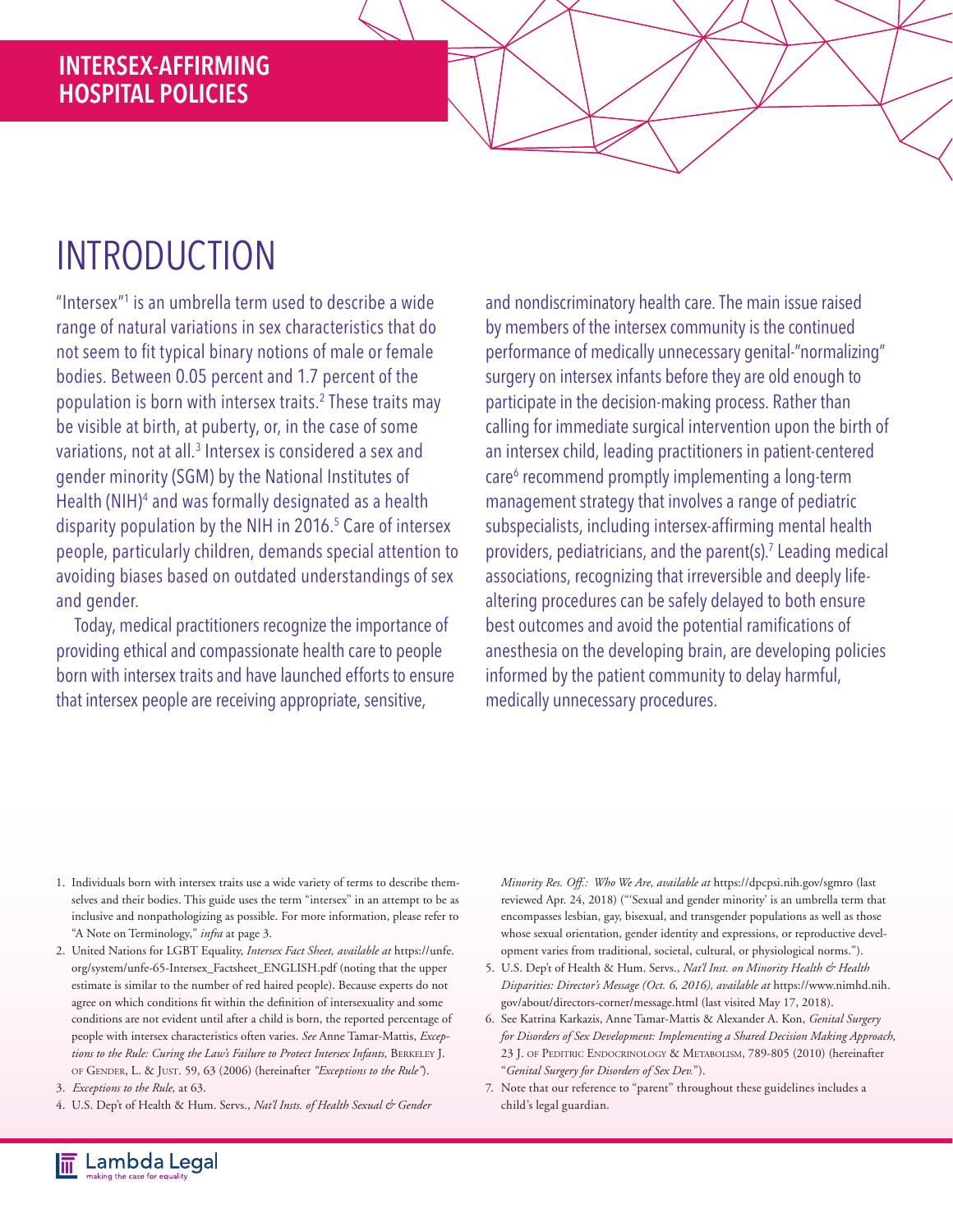**II** STUDIES HAVE SHOWN THAT UP TO 80 PERCENT of inter-<br>sex patients have changed their care based on discomfort *sex patients have changed their care based on discomfort with their medical providers. Solid policy that takes into consideration the needs of the community is essential to giving intersex patients the care that they deserve. One of my urologic colleagues once said that no single specialist can provide all the answers when it comes to intersex medical care, and truer words were never spoken. Quality care of intersex patients must be truly multidisciplinary, seeing to the needs of the whole patient and their family. And the key to understanding this whole patient is the provision of peer support."* 

*—Ilene Wong, M.D.*

To this end, hospitals today are examining their practices concerning intersex patients. Hospitals are increasingly looking to provide intersex patients and their families with knowledgeable and ethical medical and psychosocial support, encouraging honesty and openness about the treatment of intersex conditions, and diminishing the stigma and psychological trauma experienced by intersex patients and their families.

In the pages that follow, we provide a set of model hospital policies aimed at promoting best practices to ensure appropriate, ethical, and quality care is being provided to intersex patients, and to address bias and insensitivity toward intersex patients and their families. These policies concern the issues of confidentiality, nondiscrimination, gender identification, infant genital surgery and sterilization, shared decision-making, and informed consent—issues that, when mishandled, can cause significant harm to intersex patients and their families, as well as open up medical institutions to significant liability. Following each model policy, we have included an explanation of the rationale behind the policy. For reference, a glossary of key terms is included at the end of this publication.

We urge hospital administrators and legal departments to adopt these policies to ensure that their hospitals are offering health care that is appropriate, ethical, nondiscriminatory, and intersex-affirming. The policies are styled in a general format that can be tailored to the needs of individual hospitals. We encourage hospital administrators and legal departments to contact us should they require additional guidance in adapting policy language to fit their facility's unique circumstances.

These model policies are not intended to provide legal advice, and state and local laws may require that hospitals take additional steps to protect the rights of intersex patients and their families. For this reason, hospital administrators are strongly encouraged to review these policies in consultation with their legal counsel.

#### A NOTE ON TERMINOLOGY

Intersex traits are sometimes described as "Disorders of Sex Development," or "DSDs." However, a significant percentage of individuals born with intersex traits reject this terminology as pathologizing, and some have adopted "Differences of Sex Development" as an alternative meaning for the "DSD" abbreviation; some prefer to use the name of their specific condition as opposed to an umbrella term.<sup>8</sup> Some individuals hold intersex as an identity, while some do not. Of course, infants and children may lack adequate language to explain their identities to caregivers.

8. Johnson EK, et al., *Attitudes towards "disorders of sex development" nomenclature*  among affected individuals, J. PEDIATRIC UROLOGY (Dec. 2017).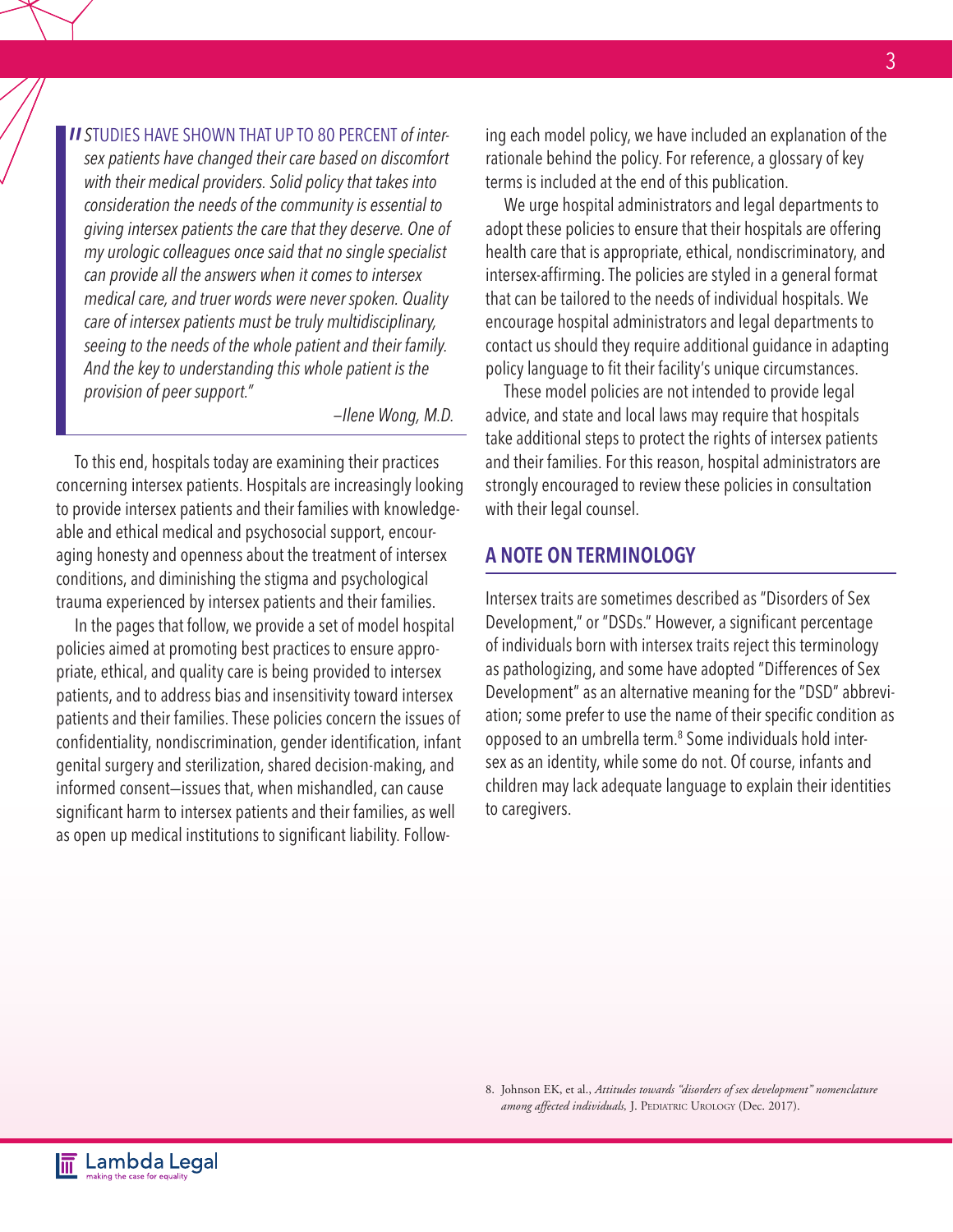Differing opinions by providers as to what constitutes an intersex trait or DSD, as well as language preferences by affected individuals and their families, necessitate dynamic vocabularies even in diagnostically identical situations. In addition, specific descriptors may fall in or out of favor over time as connotations change and develop. This document primarily uses the term "intersex" because individuals within the intersex community have described this term as the least stigmatizing option, but the authors wish to recognize that people born with intersex traits should have the autonomy to use whichever term, or terms, they prefer when speaking about their own bodies and experiences. For the purposes of providing the broadest possible coverage in settings where different language may predominate, this document uses a variety of terms for outward-facing materials such as sample nondiscrimination policies and consent forms.

It should be noted that people unfamiliar with the words "intersex" and "transgender" may confuse the two terms. While there are similarities between people with intersex traits and transgender people, the terms should not be conflated. "Intersex" refers to inborn variations in physical bodies that do not fit typical binary notions of male or female, whereas "transgender" refers to people whose gender differs from their assigned or presumed sex at birth.

### **CONTENTS**

|                                                              | <b>Policy 1:</b> Sex Characteristics & Intersex Status   |  |
|--------------------------------------------------------------|----------------------------------------------------------|--|
|                                                              |                                                          |  |
|                                                              |                                                          |  |
|                                                              |                                                          |  |
|                                                              | <b>Policy 4: Protocols for Interaction with Intersex</b> |  |
|                                                              |                                                          |  |
|                                                              |                                                          |  |
| Appendix A: Resources for Intersex Patients and Families  26 |                                                          |  |

#### MODEL INTERSEX-AFFIRMING HOSPITAL POLICIES

#### POLICY 1

#### SEX CHARACTERISTICS & INTERSEX STATUS NONDISCRIMINATION POLICY

We recommend that hospitals include the following language in their patient nondiscrimination policy:

#### POLICY:

*[Hospital] does not discriminate against any person on the basis of intersex status, intersex traits, Disorders/Differences of Sex Development, and/or atypical sex characteristics.9*

9. The presence of intersex traits may cause a provider to consider a patient to have a diagnosable DSD. However, this diagnosis does not always occur, and the provider may note only that the patient has atypical sex characteristics. Because of the many variations in both self-identifications and medical classifications, and the wide array of terms used by medical professionals and intersex individuals to describe the intersex population, we recommend including "intersex status, intersex traits, DSD, and/or atypical sex characteristics" among the enumerated categories in the nondiscrimination policy to provide the broadest protection against discrimination.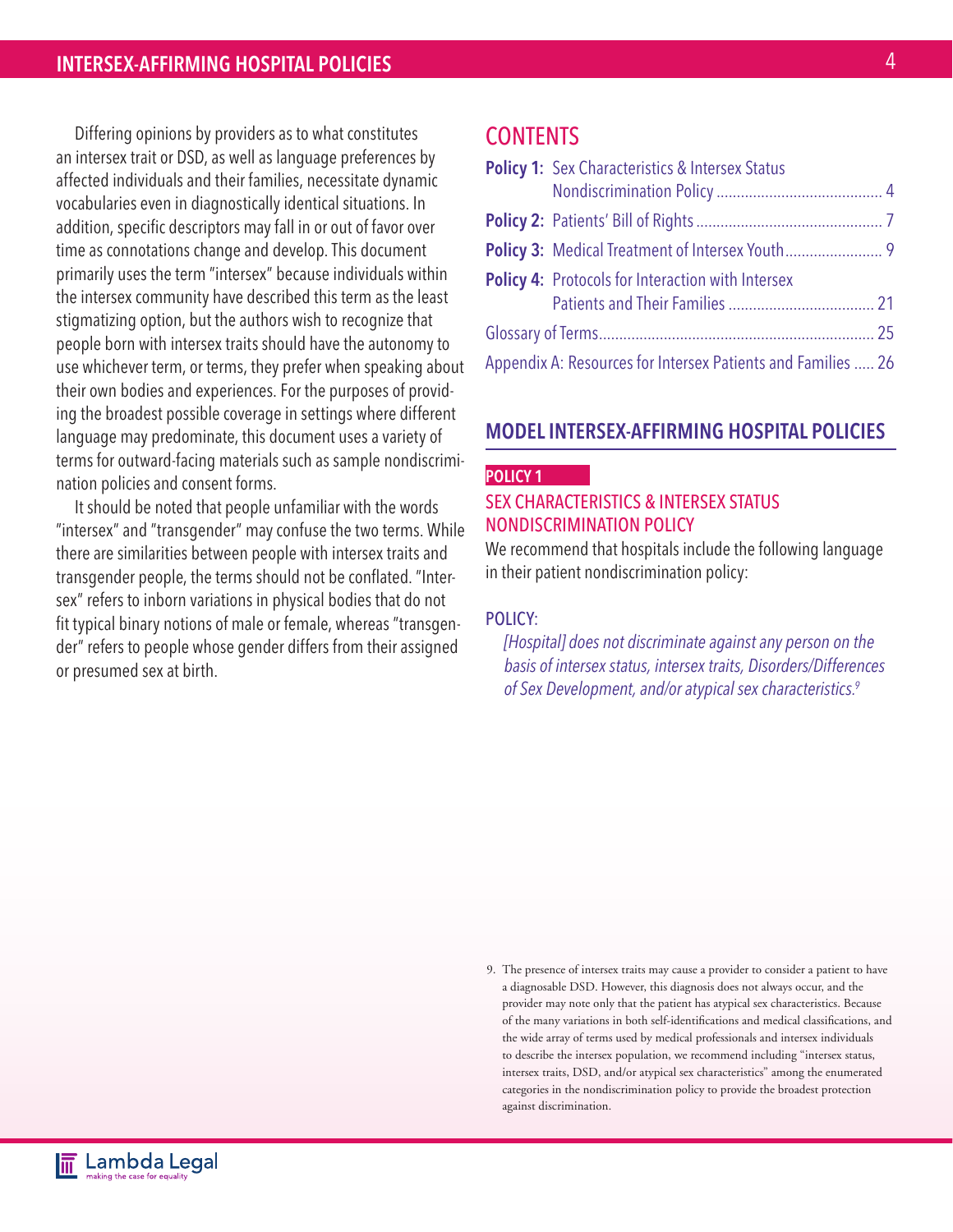Further, we recommend that hospitals communicate this nondiscrimination policy to their employees and patients in the following ways:

- $\blacksquare$  Post it on the hospital website and in patient waiting areas and employee work areas;
- $\blacksquare$  Include it in materials routinely given to patients at admitting/registration or at other times;
- $\blacksquare$  Include it in materials routinely available for take-away in patient waiting areas;
- $\blacksquare$  Include it in materials routinely given to employees at orientation; and
- $\blacksquare$  Include it in periodic trainings for employees.

#### EXPLANATION

Instituting nondiscrimination policies that prohibit discrimination based on intersex status, intersex traits, Differences/ Disorders of Sex Development (DSDs), and/or atypical sex characteristics is a first and necessary step toward ensuring that intersex patients have equal access to both respectful and knowledgeable treatment and care. Section 1557 of the Patient Protection and Affordable Care Act of 2010 ("Affordable Care Act") prohibits sex discrimination in any hospital or health program that receives federal funds,10 and in May 2016, the U.S. Department of Health & Human Services ("HHS"), Office for Civil Rights ("OCR"), issued regulations explaining that this

prohibition extends to claims of discrimination based on "the presence of atypical sex characteristics and intersex traits."11

Many state and local governments require places of "public accommodation" to implement policies forbidding discrimination based on sex or gender, and a growing number of jurisdictions now prohibit discrimination based on gender identity as well.12 These prohibitions on sex, gender, and gender identity discrimination are likely to be interpreted as extending protection to intersex individuals. For example, insofar as hospitals are considered public accommodations under the Administrative Code of the City of New York Section 8-107(4), it is an unlawful, discriminatory practice for a hospital located or operating in New York City to directly or indirectly refuse, withhold from, or deny a person any of the accommodations, advantages, facilities, services, or privileges of the hospital based upon the person's actual or perceived gender, including the individual's actual or perceived sex, gender identity, self-image, appearance, behavior or expression, whether or not that gender identity, self-image, appearance, behavior or expression is different from that traditionally associated with the legal sex assigned to the person at birth.<sup>13</sup> The New York City Human Rights Commission has issued enforcement guidance specifically stating that the definition of "gender" as used in its nondiscrimination law encompasses discrimination against someone for being intersex.14

- 10. Affordable Care Act, 42 U.S.C. § 18116(a) (2010) ("[A]n individual shall not, on the ground prohibited under title VI of the Civil Rights Act of 1964 (42 U.S.C. 2000d et seq.) . . . be excluded from participation in, be denied the benefits of, or be subjected to discrimination under, any health program or activity, any part of which is receiving Federal financial assistance, including credits, subsidies, or contracts of insurance . . . .").
- 11. Nondiscrimination in Health Programs and Activities, 81 Fed. Reg. 31,376, 31,389 (May 18, 2016) (to be codified at 45 C.F.R. pt. 92), *available at* http:// federalregister.gov/a/2016-11458.
- 12. As of December 31, 2017, nineteen states, the District of Columbia, and at least 280 cities and counties have adopted laws that ban discrimination in public accommodations based on gender identity or expression. *See LGBT Policy*  Spotlight: Public Accommodations Nondiscrimination Laws (2018), MOVEMENT Advancement Project, *available at* https://www.lgbtmap.org/file/Spotlight-Public-Accommodations-FINAL.pdf. For more information on state

and local laws prohibiting discrimination based on gender identity or gender expression, *see U.S. Jurisdictions with Laws Prohibiting Discrimination on the Basis of Gender Identity or Expression,* Transgender L. & Pol'y Inst., (last updated Feb. 1, 2012), *available at* http://www.transgenderlaw.org/ndlaws/ index.htm#jurisdictions; State Nondiscrimination Laws in the U.S. Map, NAT'L LGBTQ Task Force (last updated May 21, 2014), *available at* http://www. thetaskforce.org/static\_html/downloads/reports/issue\_maps/non\_discrimination\_5\_14\_color\_new.pdf; States and Regions Map, LAMBDA LEGAL, available at http://www.lambdalegal.org/states-regions.

13. *See N.Y. City Commission on Human Rights, Legal Enf 't Guidance on Discrimination on the Basis of Gender Identity or Expression: Local Law No. 3* (2002); NYC Admin. Code § 8-102(23), 3 (Revised June 28, 2016), *available at* https://www1.nyc.gov/assets/cchr/downloads/pdf/publications/GenderID\_ InterpretiveGuide\_2015.pdf.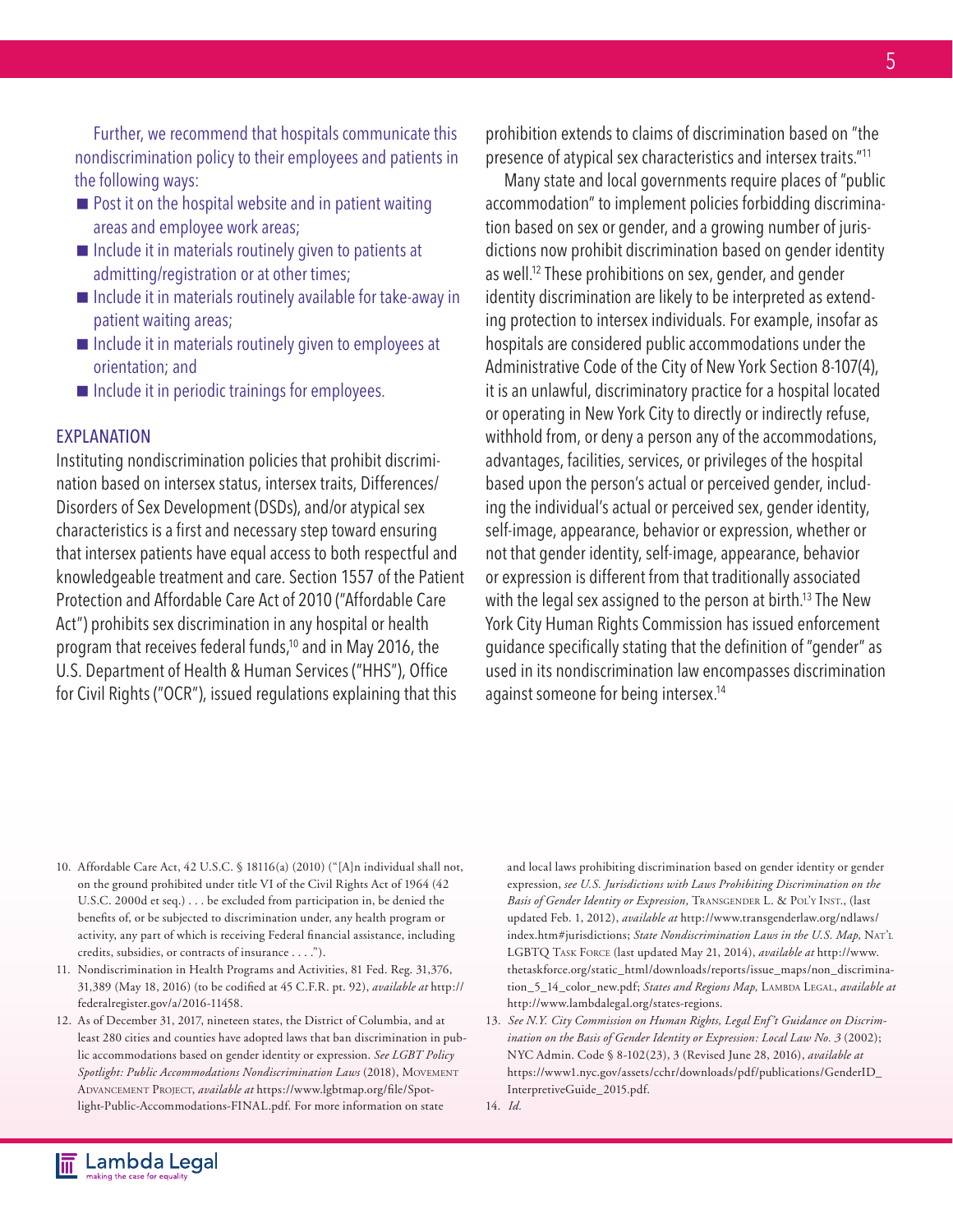**II** THE FIRST TIME I SAW ONE DOCTOR *in particular I was* explaining some of my medical history, and she made *explaining some of my medical history, and she made me feel at peace because she smiled and said 'well gender comes on a spectrum.' It felt so great to know I had a doctor who was more open to the way someone is a woman or man. She was also a great doctor because she treated me just like a normal patient rather than someone who had something super rare or unusual."*

*—Marissa Adams*

 Nondiscrimination policies are also required of accredited hospitals under Joint Commission standard RI.01.01.01, EP 29. This Joint Commission standard provides that an accredited hospital "respects, protects, and promotes patient rights" and "prohibits discrimination based on . . . sex."15 The Joint Commission's *LGBT Field Guide* defines "sex" as a term that "[r]efers to a person's biological status and is typically categorized as male, female, or intersex (that is, atypical combinations of features that usually distinguish male from female)."16 The *LGBT Field Guide* advises hospitals to post, disseminate, and publicize this nondiscrimination policy on the hospital's website, in written material, and in packets of information distributed to patients and employees.17

**II** WAS KICKED OUT OF A HOSPITAL *as a combative patient for refusing an unnecessary pelvic exam after growing for refusing an unnecessary pelvic exam after growing frustrated and telling the nurse I was intersex, so some of the questions were irrelevant. I left without help, still in intense pain, and was then afraid to visit a doctor in the neighboring clinic because it may have been the same doctor. This caused a domino effect of issues, and never should have happened."*

*—Anonymous*

 Nondiscrimination provisions for intersex people are also found outside the medical context as other institutions begin to recognize the necessity of such protections for the intersex community. For example, the Washington, D.C., Department of Corrections issued an updated policy and procedure document in 2014 including intersex as a protected category, along with transgender and gender-variant, for purposes of its housing procedures.18 The Massachusetts Department of Youth Services also prohibits discrimination on the basis of intersex conditions in its Prohibition of Harassment and Discrimination Against Youth.19

- 15. See Patient-Centered Communication Standards for Hospitals, REQUIREMENT, Rationale, Reference Report of The Joint Commission, Issue 1 (Feb. 9, 2011), *available at* http://www.jointcommission.org/assets/1/18/r3%20report%20issue%201%2020111.pdf.
- 16. *See Advancing Effective Comm., Cultural Competence, & Patient- and Family-Centered Care for the Lesbian, Gay, Bisexual, and Transgender (LGBT) Community: A Field Guide,* The Joint Commission (2011), *available at* http:// www.jointcommission.org/lgbt/.

17. *Id.* at 7.

- 18. D.C. Dep't of Corrections, *Policy & Procedure: Gender Classification & Housing (4020.3E),* effective May 1, 2014, *available at* https://mpdc.dc.gov/ sites/default/files/dc/sites/doc/publication/attachments/PP%204020.3E%20 Gender%20Classification%20and%20Housing.pdf.
- 19. Commw. of Mass., Exec. Off. of Health & Human Servs., Dep't of Youth Servs., *Prohibition of Harassment & Discrimination Against Youth,* effective July 1, 2014, available at www.mass.gov/eohhs/docs/dys/policies/030409-prohibition-youth-harassment.doc.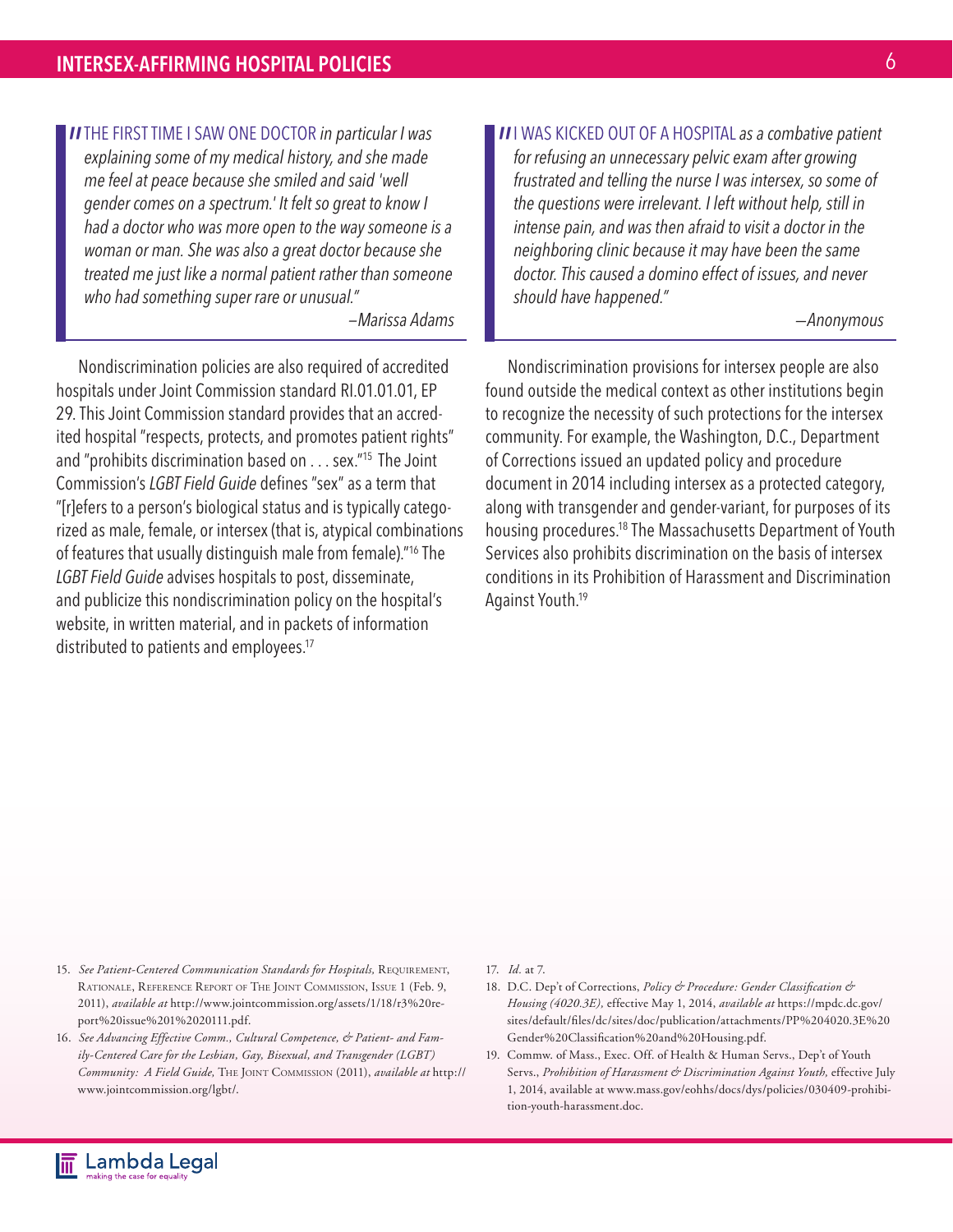#### POLICY 2

#### PATIENTS' BILL OF RIGHTS

We recommend that hospitals include the following or similar language in their Patients' Bill of Rights:

#### *The following rights apply to all patients:*

*The patient has the right to competent, appropriate, and respectful care in a safe setting that fosters the patient's comfort and dignity and is free from all forms of abuse and harassment, including abuse or harassment based on intersex status, intersex traits, Disorders/Differences of Sex Development, and/or sex characteristics.*

*The patient has the right to privacy and confidentiality during medical treatment or other rendering of care within [Hospital].*

*Medical students, residents, and other persons not directly involved in the care or treatment of an intersex patient should not be present during the patient's case discussion, consultation, examination, or treatment except for legitimate training purposes. Before observing or participating in an intersex patient's case discussion, consultation, examination, or treatment for training purposes, trainees should be counseled on [Hospital's] Intersex Nondiscrimination Policy and the Protocols for Interaction with Intersex Patients. In all cases, discussion, consultation, examination, and treatment must be conducted discreetly.*

*Intersex patients have the right to refuse to be examined, observed, or treated by medical students, residents, or any other facility staff when the primary purpose is educational or informational rather than therapeutic, without jeopardizing the patient's access to medical care, including psychiatric and psychological care.*

*Intersex patients have the right to access their medical records and to be told the truth about their intersex status, intersex traits, and any related medical information, including any history of medical intervention.* 

#### EXPLANATION

Just as hospitals are obligated to respect patients regardless of race, ethnicity, age, religion, creed, sex, disability, and sexual orientation, so too must they respect a patient regardless of intersex status, intersex traits, Differences/Disorders of Sex Development (DSDs), and/or atypical sex characteristics. Likewise, all patients, including intersex patients, deserve to have privacy when discussing or consulting with their health care providers on matters related to their health and when being examined or receiving treatment. Privacy can be especially important to intersex patients who may not want their intersex status disclosed for personal or safety reasons.20

20. Intersex people have a compelling privacy interest in preserving the confidentiality of their intersex status and medical information relating to their intersex traits. Although jurisprudence concerning intersex people remains limited at the time of this publication, in cases involving transgender people and their medical records, courts have found a compelling privacy interest in preserving the confidentiality of a person's transgender status and medical history. *See, e.g., Powell v. Schriver,* 175 F.3d 107, 111 (2d Cir. 1999) ("The excrutiatingly [sic] private and intimate nature of transsexualism, for persons who wish to preserve privacy in the matter, is really beyond debate."); *Love v. Johnson,* No. 15-11834, 2015 WL 7180471 (E.D. Mich. Nov. 16, 2015) (finding that disclosure of confidential information about a person's transgender status creates a risk of embarrassment and physical harm, and that transgender people have a fundamental right of privacy that protects them from being required to disclose their transgender status); *Roberts v. Clark Cty. Sch. Dist.,* 312 F.R.D. 594, 606 (D. Nev. Jan. 11, 2016) (observing that medical evidence of a transgender person's transition is "extremely private information" and denying employer's motion to compel production of such medical records); *Arroyo Gonzalez v. Rossello Nevares,* No. 17-1457CCC, 2018 WL 1896341, \*5-7 (D.P.R. Apr. 20, 2018) (ordering the issuance of new birth certificates to transgender individuals on which the gender marker has been changed to reflect "the applicant's true gender, without ... including any information that would disclose a person's transgender status," because "forced disclosure of ... transgender status violates [the] constitutional right to decisional privacy."); *F.V. v. Barron,*  286 F. Supp. 3d 1131, 1135 (D. Idaho Mar. 5, 2018) (concluding that rules regarding changing the sex listed on a birth certificate "must not include the revision history as to sex or name to avoid impermissibly compelling speech and furthering the harms" suffered by transgender people due to discrimination based on their gender identity).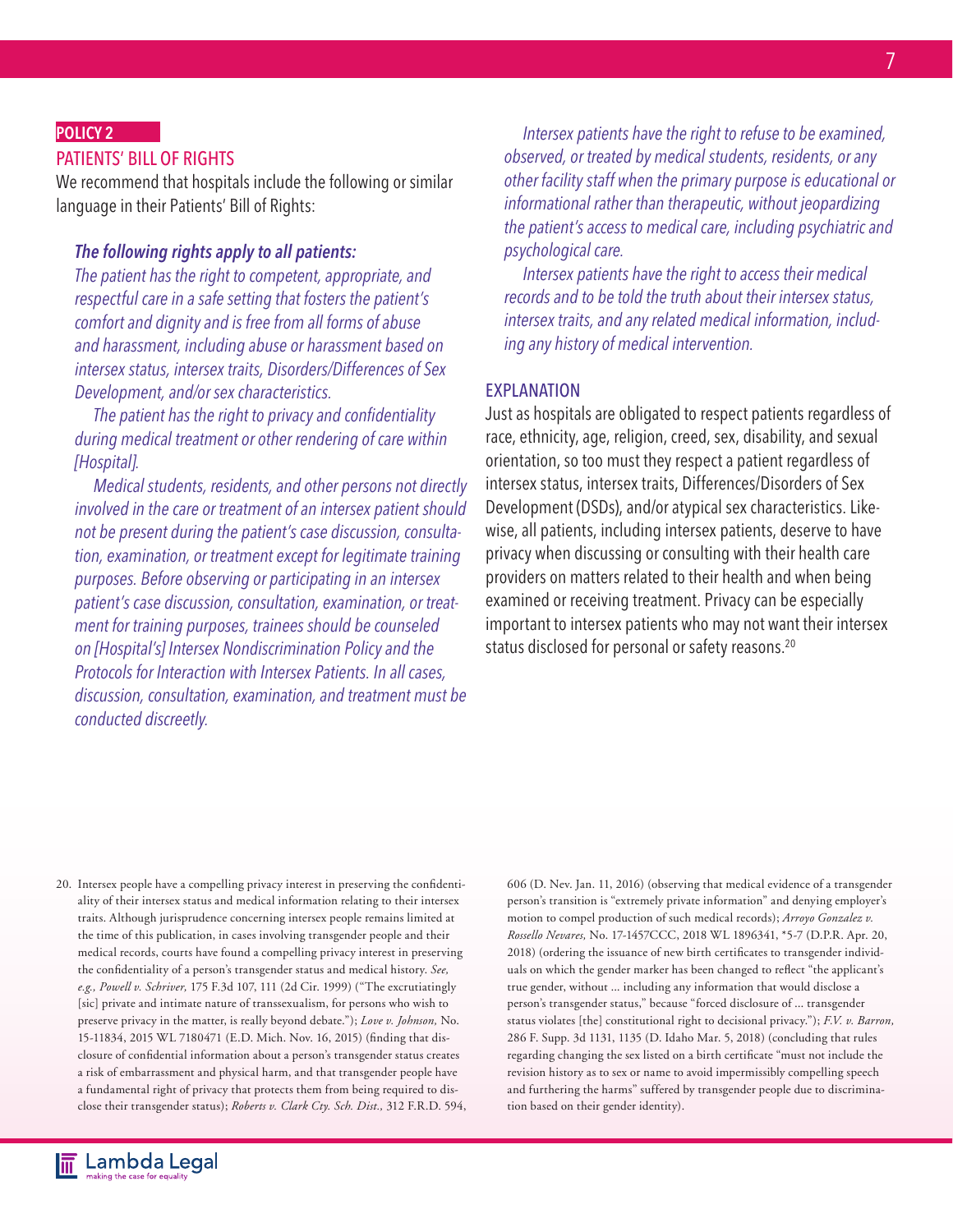**IITHERE HAVE BEEN OCCASIONS WHERE I have told different therapists or medical doctors that I have have** *different therapists or medical doctors that I have had traumatic experiences early in my life due to different medical exams, and the way I was informed of having PAIS [Partial Androgen Insensitivity Syndrome]; there have been doctors that have said I can't have trauma from something that was part of a medical recommendation. This was so wrong to say because medical trauma and intersex-specific medical trauma is very real .... Having medical providers invalidate my trauma was one of the worst experiences ever."*

*—Marissa Adams*

Historically common, the unnecessary examination and exhibition of intersex people's bodies as medical "curiosities" has been described as deeply shaming and traumatizing by intersex individuals for decades. Some state laws expressly recognize a patient's right to refuse to allow medical students or other health care staff members to be present or otherwise involved in the patient's case discussion, consultation, examination, or treatment.<sup>21</sup> However, even in states that do not have such laws, it is important that intersex patients be able to refuse to be examined or observed by health care personnel who are not directly involved in the patient's care.

**II** WAS BASICALLY SEXUALLY ASSAULTED by a nurse prac-<br>titioner who ignored my explicit direction not to attempt *titioner who ignored my explicit direction not to attempt a full pelvic exam. She injured me and she did whatever the hell she wanted regardless of my very clear wishes."* 

 *—Anonymous*

Of course, it is important for trainees to have interaction with all patient groups, including intersex people, so the goal is not to have these patients exercise their right to restrict observation by trainees; rather, the goal is to make the environment comfortable so that the patient does not feel the need to exercise that right.

**II** I RECENTLY HAD A NURSE PRACTITIONER *begin asking* me questions about my anatomy while in stirrups for *me questions about my anatomy while in stirrups for a gynecological exam. For a solid 10 minutes I was explaining things about my body that 'in my view' all medical professionals should know, with my own genitalia fully exposed; I left, as always, feeling more like a specimen than a patient. Intersex people already feel exposed in our everyday lives once coming out as who we are in the midst of society-driven stigma and shame. The health care community should be working to reduce, not augment, the otherness we already feel, and should take the lead on providing high-quality care—rather than looking to intersex people who have not gone to medical school to direct and advocate for their best interests in a health care setting."* 

 *—Alicia W., Texas* 

That said, it is inappropriate for health care providers to invite hospital staff not involved in the patient's care to observe the patient's body for any reason other than legitimate training purposes. Under no circumstances should persons not directly involved in the patient's care be permitted

21. *See, e.g.,* Mass. Gen. Laws ch. 111, § 70E (2018) ("Every patient ... shall be provided ... the right ... to refuse to be examined, observed, or treated by students or any other facility staff ... and to refuse any ... examination when the primary purpose is educational ... rather than therapeutic."); N.Y. Comp. CODES, R. & REGS. tit. 10, § 405.7 (2018) ("The hospital shall afford to each patient the right to ... [know] the identity of any hospital personnel including students that the hospital has authorized to participate in the patient's treatment and the right to refuse treatment, examination and/or observation by any personnel."); 22 Cal. Code Regs. tit. 22, § 70707(a)(7) (2018) ("The patient

has the right to be advised as to the reason for the presence of any individual [during case discussion, consultation, examination, and treatment]."); 77 ILL. ADMIN. CODE tit. 77, § 270.2000(o) (2018) ("Those persons not directly involved in the patient's care must have the patient's permission to be present."); LA. ADMIN. CODE tit.  $48$ ,  $\sqrt{5701(A)(4)}$  (2018) ("Those not directly involved in [the patient's] care must have the permission of the patient to be present."); OKLA. ADMIN. CODE § 752:15-13-3(b)(5) (2018) ("Those not directly involved in the patient's care must have the permission of the patient to be present.").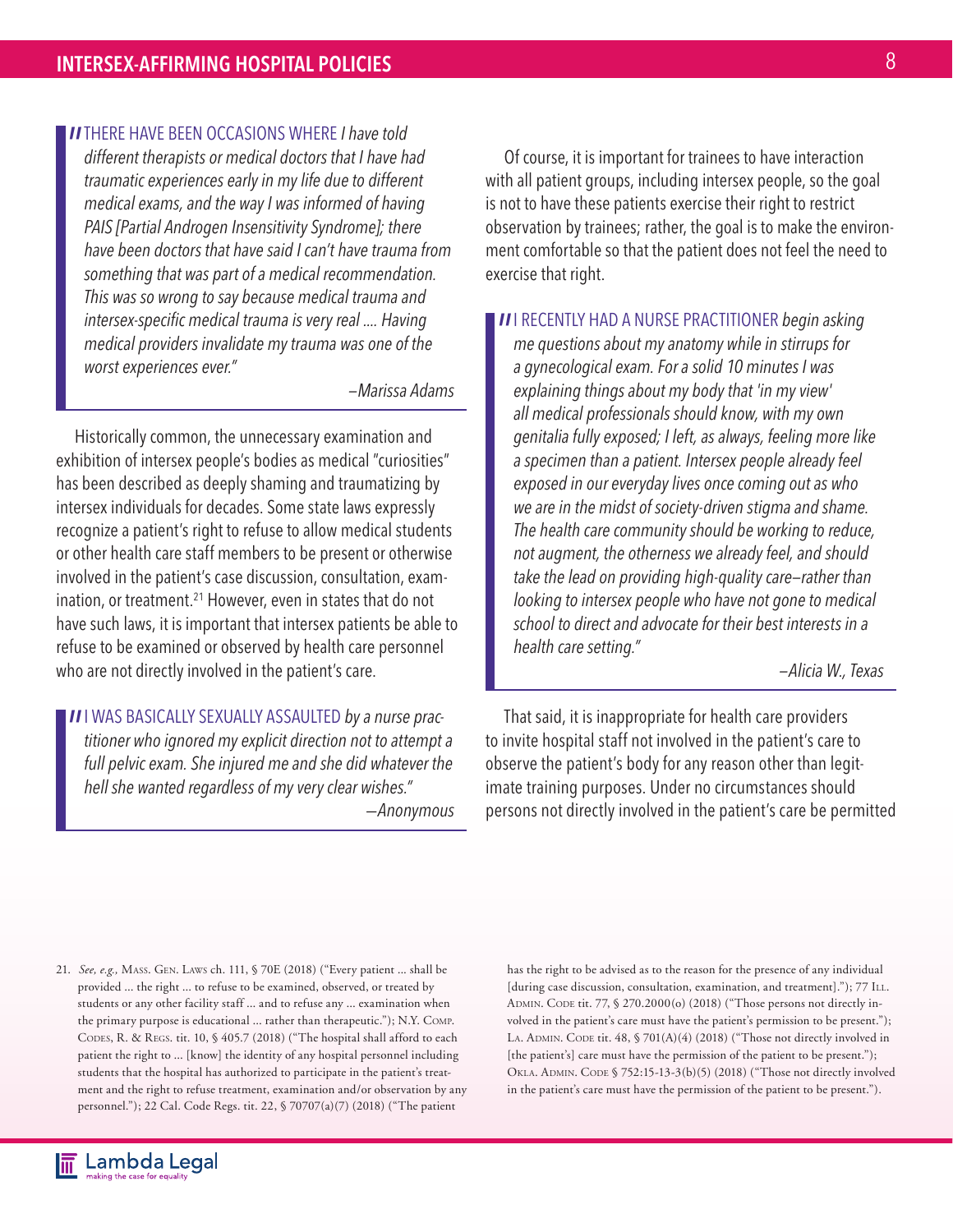to observe or participate in examination of the patient when the patient has refused.

Historically, some intersex individuals have been denied access to true and accurate information about their own bodies and medical histories, including medical interventions that may have been performed without their consent. The right to truth, including the right to access one's medical records, is enshrined in the 2017 supplement to the Yogyakarta Principles.<sup>22</sup> Medical records, information, and history must be made available to the patient to honor their right to truth as well as to enable them to make their own medical decisions with full and complete information going forward.

#### POLICY 3

#### MEDICAL TREATMENT OF INTERSEX YOUTH

#### PURPOSE:

*To establish guidelines for the appropriate, safe, and ethical treatment of intersex youth.*

*For purposes of this policy, "intersex youth" means an individual who is under 18 years of age and born with intersex traits or sex characteristics that may be perceived as atypical (or atypical for the assigned sex).*

*For purposes of this policy, "medical procedure or treatment" includes genital surgery, gonadal surgery, or hormonal treatment.*

*For the purposes of this policy, "medically necessary for the patient's physical health" means a medical procedure or treatment related to an intersex trait that: (a) if not performed, would likely endanger the life of the individual; and (b) would be considered medically necessary if recommended for a similarly situated non-intersex youth due to its impact on the individual's physical health.*

#### POLICY:

*Upon beginning treatment for an intersex youth, [Hospital]:*

- *1) will promptly assign a multidisciplinary treatment team, including mental health specialists;*
- *2) will promptly facilitate a discussion between the multidisciplinary team, including the mental health specialists, and the parent(s) of the intersex youth to explain what does and does not pose an immediate threat to the intersex youth's health;*
- *3) will assign a provisional gender (without surgery) to an intersex youth who is unable to articulate their gender, following a proper investigation and consultation with the parent(s), at which time the intersex youth can be raised in accordance with their most likely future gender identity;*
- *4) will ensure that the intersex youth does not undergo any medical procedure or treatment related to an intersex trait unless:*
	- *a) the medical procedure or treatment is deemed urgent and medically necessary for the youth's physical health, considering all of the attendant risks; OR*
	- *b) the intersex youth, as determined by a mental health professional:*
		- *i) is capable of assenting to the procedure or treatment;*
		- *ii) understands the nature and risks of, and any available alternatives to, the procedure or treatment, including refusing or delaying the procedure treatment; and*
		- *iii) assents to the procedure or treatment.*

<sup>22.</sup> The Yogyakarta Principles Plus 10: Additional Principles and State Obligations on the Application of International Human Rights Law in Relation to Sexual Orientation, Gender Identity, Gender Expression and Sex Characteristics to Complement the Yogyakarta Principles (as adopted on 10 November 2017, Geneva).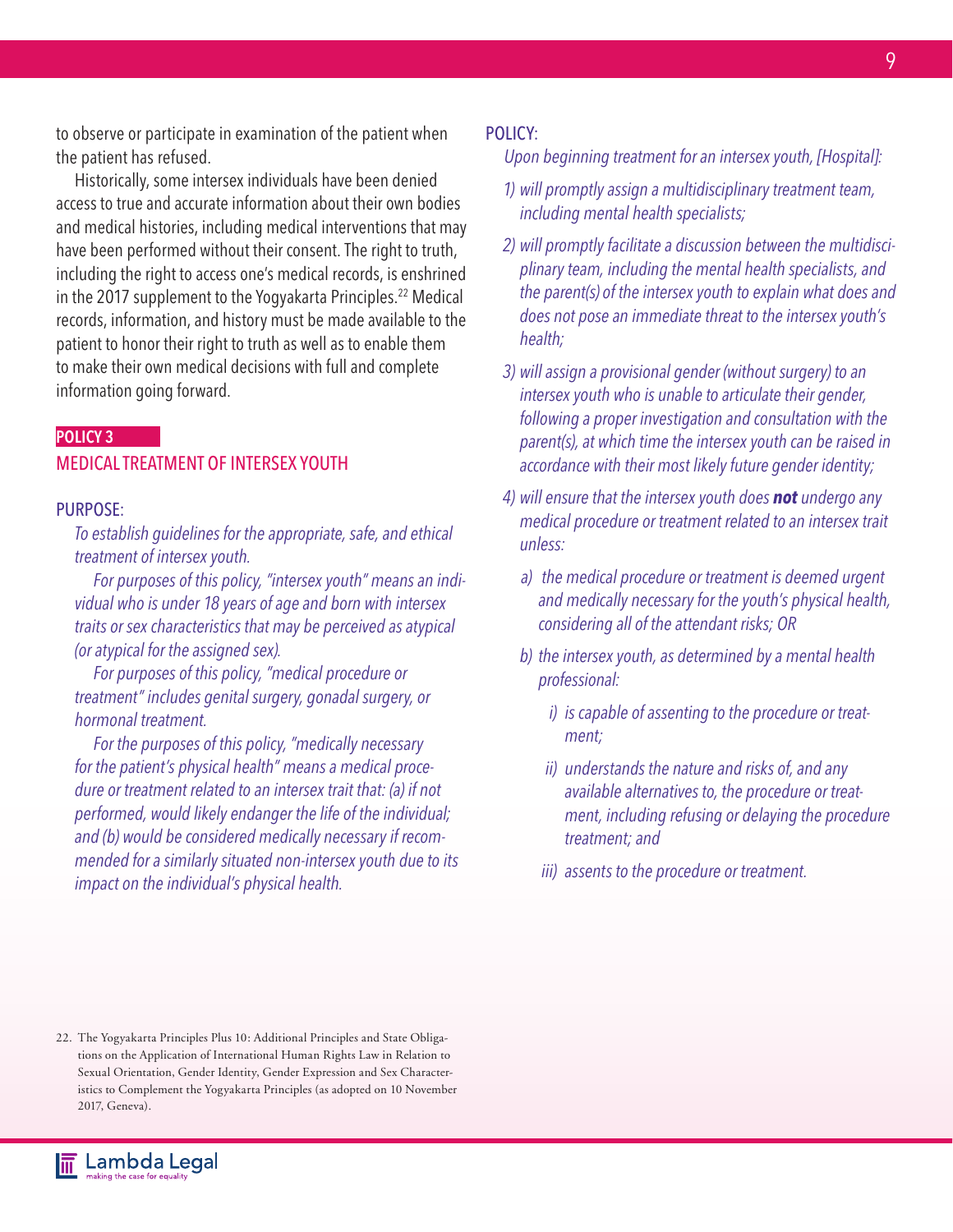*5) will seek judicial intervention to protect the interests of the intersex youth if a medical procedure or treatment related to an intersex trait is contemplated on behalf of the intersex youth if (a) such procedure or treatment is not urgent and not medically necessary for the patient's physical health, and (b) the intersex youth does not assent, or is not capable of assenting, to the procedure or treatment.*

#### PROCEDURE:

*1) Treatment Team*

*[Hospital] will assemble a multidisciplinary team to provide optimal care for the intersex youth. The composition of the team may vary based on the facility, but typically the treatment team may include pediatric subspecialists in endocrinology, urology, psychology/ psychiatry, gynecology, genetics, neonatology, social work, nursing, and medical ethics, as well as the youth's pediatrician. This team, which may also include intersex adults and other parents of intersex children, will be responsible for educating other health care staff in the appropriate management of intersex youth and their families, and for communicating with the intersex youth and their guardians in a manner that is open, respectful, and encouraging of shared decision-making. The team should also offer to connect the intersex patient and family members to peer support groups.23*

*2) Gender Assignment*

*[Hospital] will perform an organized, careful, and non-emergent analysis of a variety of factors to determine which provisional gender should be assigned to the intersex youth if they are not old enough to articulate their*  *gender. Gender assignment refers to the designation of a gender of rearing only and does not necessitate any surgical procedures or treatments. The gender assigned should be based on the youth's probable adult gender identity, which may be influenced by factors including the individual's diagnosis; hormonal functioning; internal and external sex characteristics; evidence of fetal central nervous system ("CNS") exposure to androgens; and other considerations.*

*3) Informed Consent for Medical Procedures and Treatment*

*Appropriate information must be provided and consent must be obtained from patients before providing care. To obtain the general and informed consent of patients requires providing an explanation of the nature and purposes of the care, along with alternatives and their benefits, and reasonably known risks.*

*For an example table depicting informed consent elements and procedures, see Appendix A.*

*A parent or legally appointed guardian of an intersex youth may consent to a medically necessary treatment or procedure on behalf of the intersex youth. Where the intersex youth is of sufficient maturity to understand the nature and risks of the proposed treatment or procedure, the intersex youth should also provide their assent to the proposed treatment or procedure. There is no bright line rule as to the age at which a youth is capable of providing assent. The physician should evaluate the intersex youth's capacity to make health care decisions, considering the four following elements:*

23. See Appendix B for a list of peer support groups and resources for intersex individuals and their families.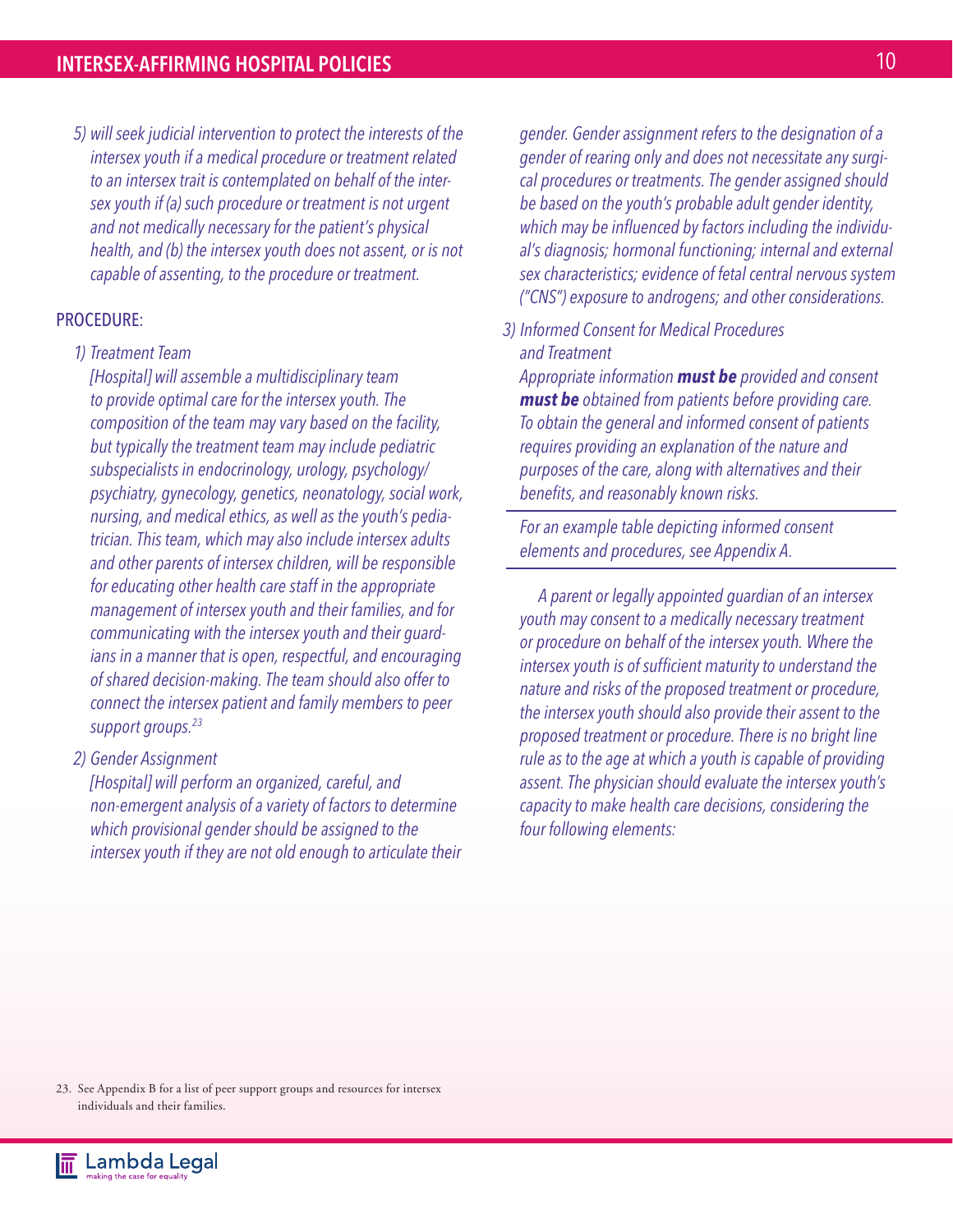- *a) ability to understand basic information about the treatment or procedure;*
- *b) ability to understand and appreciate consequences;*
- *c) ability to process information rationally; and*
- *d) ability to communicate choices.*

*The intersex youth should participate in decisionmaking commensurate with their development and should provide assent to care whenever possible.* 

#### *Consent requires:*

- *a) that the patient and family have met with and been evaluated by a treatment team (See Policy 3, Procedure 1); and*
- *b) a member of the treatment team has provided all information necessary to enable full, free, and informed consent to the treatment or procedure, including:*
	- *i) the nature of the proposed procedure or treatment, including whether and to what extent the treatment or procedure is irreversible;*
	- *ii) what the procedure or treatment will aim to accomplish, including (a) the anticipated benefits of the medical procedure or treatment, (b) whether those benefits are believed to be medical, psychological, and/or social, and (c) the data (based on the most recent medical evidence and on the personal experiences of intersex individuals via consultation with peer support resources) supporting and challenging the claims that the procedure or treatment will provide those benefits;*
- *iii) the possible risks and side effects associated with the medical procedure or treatment, including, if applicable, loss of potential fertility, loss of sexual function and/or sensation, complication rates, and potential likelihood of future surgeries;*
- *iv) the alternatives to the medical procedure or treatment, including refusing or delaying the procedure or treatment; and*
- *v) if the procedure or treatment includes sedation, the current state of the evidence regarding the risks of anesthesia, including that experts now suggest avoiding non-urgent surgical procedures requiring anesthesia in children younger than 3 years old based on negative neurological impact.24*

*Prior to performing such medical procedure or treatment, [Hospital] must obtain a signed informed consent form, which states (in addition to the more general informed consent language that the hospital uses) that the above information has been provided, that the patient/ guardian fully understands the information, and that the patient/guardian has no further questions.*

*In cases where, in the treating physician's judgment, the (parent or legal guardian) desires a course of treatment or a procedure that the physician believes would significantly increase the likelihood of serious harm to the intersex youth as compared to other proposed options, the treating physician must seek the opinion of [Hospital's] legal counsel and bioethics committee.*

<sup>24.</sup> Bob A. Rappaport, et al., *Anesthetic Neurotoxicity—Clinical Implications of Animal Models,* New. Engl. J. Med. (Feb. 26, 2015), *available at* http://www. nejm.org/doi/full/10.1056/NEJMp1414786; *Consensus Statement on the Use of Anesthetic & Sedative Drugs in Infants and Toddlers,* SmartTots, *available at* http://smarttots.org/about/consensus-statement/; Francisco J. Schneuer, et al., *The Impact of Gen. Anesthesia on Child Dev. & Sch. Performance: A Population-Based Study (Research Report)*, PEDIATRIC ANESTHESIA (Apr. 27, 2018).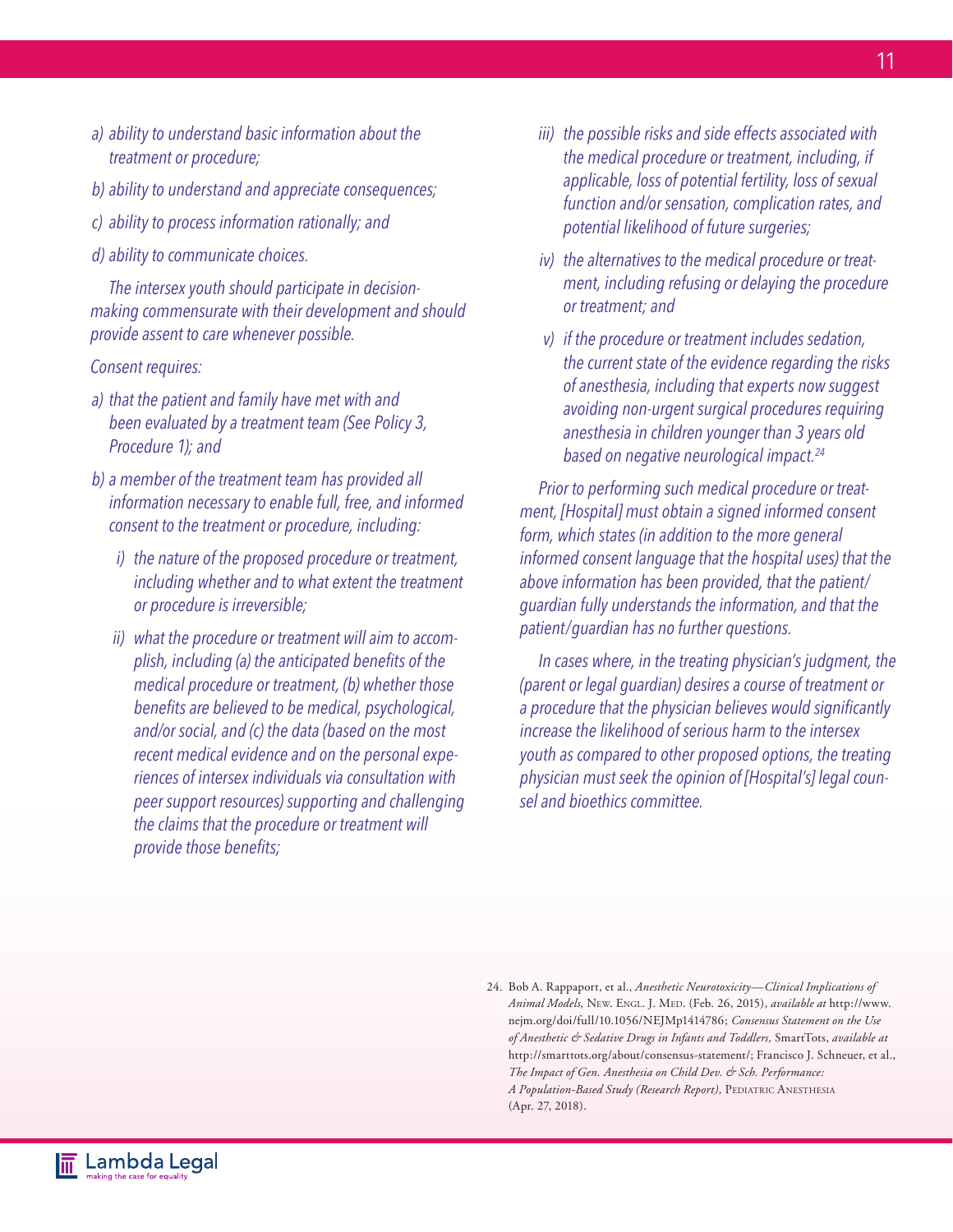#### EXPLANATION

#### *1) Treatment Team*

Optimal care for infants born with intersex traits requires a multidisciplinary and specialized team that includes providers who have experience working with intersex patients and the communication skills necessary to connect with the patient's family.25 This team should include medical subspecialties and mental health professionals, as well as the intersex youth's primary care pediatrician.<sup>26</sup> Where possible, reproductive endocrinologists and urologists who provide care to intersex adults should also advise the pediatric specialists about the potential long-term effects of pediatric treatments.<sup>27</sup>

In the past, some health care providers withheld information from intersex patients and their families out of concern that patients and families would have difficulty accepting full disclosure about intersex traits and atypical sex characteristics. While initial gender uncertainty can be unsettling and stressful for parents, it is now understood that honest and complete information must be provided, along with education and psychological support, to ensure that intersex patients and their families can make fully informed decisions.28

**II** WHAT I WANTED AND NEEDED MOST from my providers was guidance to learn how to live with my condition. *was guidance to learn how to live with my condition. My medical care was focused on disappearing it. Surgical intervention was the only option I was offered, which in turned robbed me of the opportunity to get to know who I really am. It's too late now. I had 'corrective' surgery when I was 15 years old. I was asked what I wanted for the first time when I was 47."*

*—Esther Morris Leidolf, MRKH Organization*

 It is very important that the provider team involve the parents (and the intersex youth, when the youth is of an appropriate age) immediately and include them as much as possible in discussions about the intersex youth's care. The provider team should strive to give parents full and accurate information even when sensitive topics, such as sexual development or future sexual function, are at issue.<sup>29</sup> Providers should reassure parents through their words and behavior that experiencing confusion is normal and encourage parents not to make irreversible decisions until their emotional responses, assumptions, and biases are fully explored.<sup>30</sup> Connecting parents to a peer support group and other resources containing educational and reassuring information at the earliest possible time will assist with parental distress, particularly given that intersex traits are not uncommon and families are successfully raising healthy intersex children.31

**II** MANY YEARS AGO, WE THOUGHT WE were doing the best thing for these patients. And then we started *best thing for these patients. And then we started listening to the patients themselves. We've evolved our approach. We used to think that we had to make a decision immediately. We know that that's not the case and there's time for families to sort this out." —Endocrinologist (interviewed anonymously)*

#### *2) Gender Assignment*

Intersex infants should be assigned a preliminary gender of rearing—just like non-intersex children—based on a review of factors that indicate the gender with which the individual is most likely to identify. Historically, the gender assigned to intersex infants has been the gender the surgeons felt would have the best surgical outcome.<sup>32</sup> This approach is no longer

- *25. Genital Surgery for Disorders of Sex Dev.,* at 791.
- 26. *Id.; see also* I. A. Hughes, et al., *Consensus Stmt. on Mgmt. of Intersex Disorders,*  JAPANESE SOC'Y FOR PEDIATRIC ENDOCRINOLOGY (2006), at A3.
- 27. *Genital Surgery for Disorders of Sex Dev.,* at 791.
- 28. Peter A. Lee, et al., *Global Disorders of Sex Development Update Since 2006:*  Perceptions, Approach and Care, HORMONE RESEARCH IN PEDIATRICS (Jan. 28, 2016) (hereinafter "2016 *Consensus Statement*"), at 13.

29. *Id.*

- 30. *Id.* at 4-6.
- 31. *Id.* at 3-6. For a list of resources to support parents of intersex children, please refer to Appendix A.
- 32. *See Exceptions to the Rule,* at 66. A "positive surgical outcome" for a male-assigned infant was thought to be a penis that can be used to urinate from a standing position and be capable of penetration at maturity. A "positive surgical outcome" for a female-assigned infant was thought to be a vagina that can be penetrated by a penis.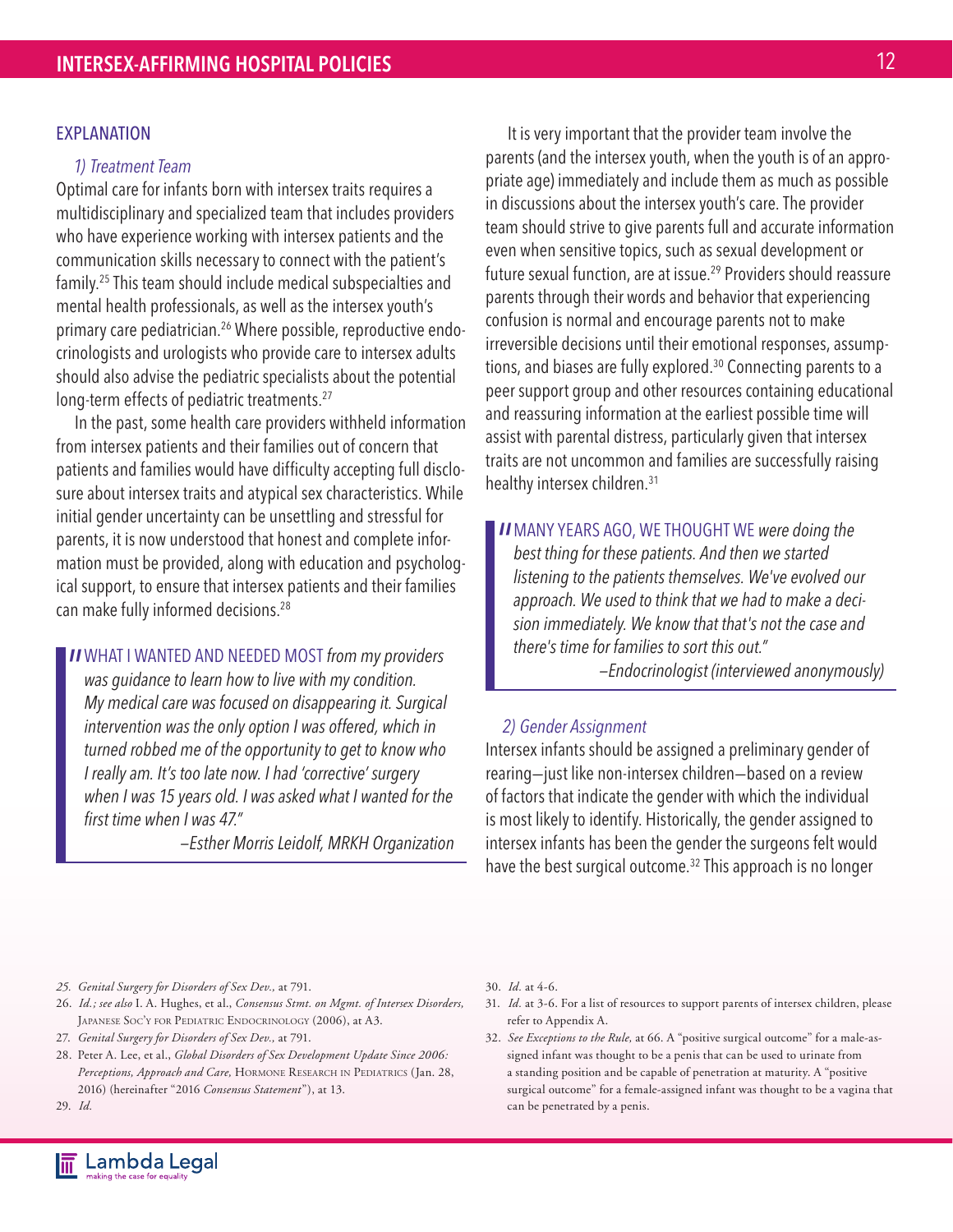considered the best practice because it disregards a person's bodily autonomy and reproductive and sexual rights, and relies upon genital-"normalizing" surgeries that may be unwanted and should be postponed until the patient can meaningfully participate in decision-making. Non-consensual alteration of genitals that prove discordant with eventual gender identity is a form of involuntary sex assignment and can be catastrophic.

Today, it is understood that medical professionals and parents should consider numerous factors when assigning a gender to an intersex infant, and that a gender can be assigned absent any medical intervention. The appropriateness of the gender assignment will also need to be re-evaluated as the intersex child matures because, despite the best intentions of the intersex child's health care providers and family, the child ultimately may not self-identify with the gender assigned at birth.33 The most important factor to consider is the probable gender identity with which the infant will self-identify as an adult, although as with all children this is only tentatively predictable. In all cases, it is essential that the health care team communicate effectively with the infant's parents to help them understand the medical information, including the possibility of gender uncertainty that will exist regardless of surgical intervention, and to involve them in the gender assignment decision-making process. The team should strive to understand the parents' concerns and values; however, parents experiencing anxiety and strong emotions in response to the birth of

their intersex child need support from the mental health team members prior to any discussion of interventions that are not medically necessary for the physical health of the child.<sup>34</sup>

#### *3) Surgery and Treatment*

From the 1950s to the 1990s, the standard protocol for treating intersex infants was to perform immediate genital-"normalizing" surgery and remove gonads that were not stereotypically associated with the assigned gender<sup>35</sup> to make the child's sex characteristics conform more closely to that gender assignment.36 This frequently involved surgeries designed to make genitals more "feminine" through, for example, reducing clitorises perceived to be too large and building or lengthening vaginas to make them large enough to fit the average penis.<sup>37</sup>

The theory behind these surgeries was that an intersex child who is raised from an early age in a particular gender, with surgically imposed normative-looking genitals to "match" that gender, will develop the desired gender identity (regardless of the child's chromosomes or prenatal hormone exposure) and have positive psychosocial outcomes. Many doctors also thought that genital-"normalizing" surgeries would help parents bond with their intersex child and would prevent the child from suffering teasing and rejection from peers and future partners.<sup>38</sup> Satisfactory evidence to support these conclusions is lacking.

- 33. Katrina Karkazis & Wilma C. Rossi, *Ethics for the Pediatrician: Disorders of Sex Dev.: Optimizing Care,* 31 PEDIATRICS IN REVIEW; e82 (Nov. 2010), at e83 (hereinafter *"Disorders of Sex Dev.: Optimizing Care"*).
- 34. *Genital Surgery for Disorders of Sex Dev.,* at 792-793.
- 35. *Exceptions to the Rule, at 60; Disorders of Sex Dev.: Optimizing Care,* at e82.
- 36. Alice Domurat Dreger, *"Ambiguous Sex" or Ambivalent Medicine?,* 28 Hastings Ctr. Rep. 24 (1998), *available at* http://www.isna.org/articles/ambivalent\_medicine (hereinafter *"Ambiguous Sex"*).

37. *Id.*

38. *Exceptions to the Rule,* at 64.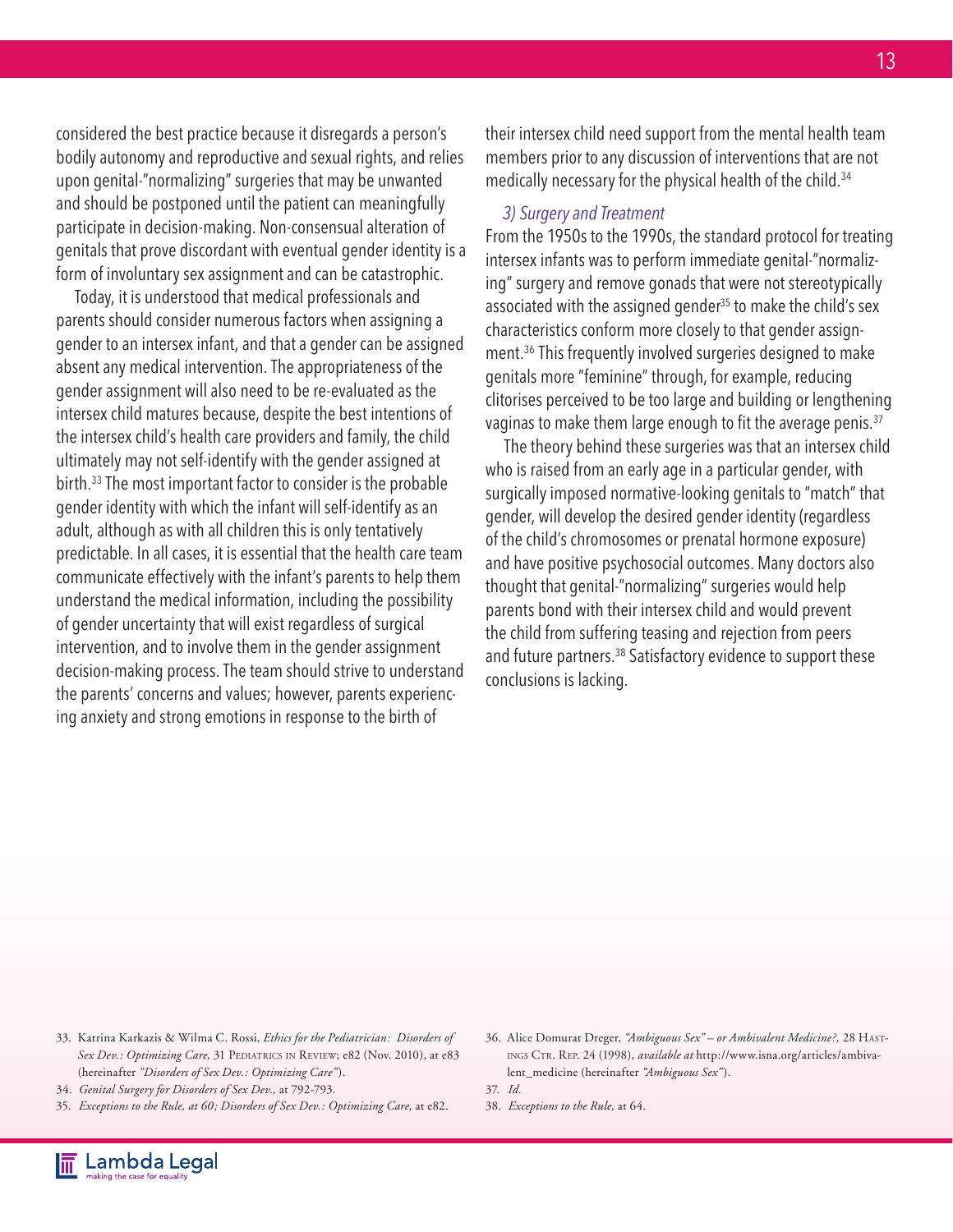**II** IF THERE'S NO URGENCY FROM A MEDICAL standpoint it's best to leave things as they are and what we have *it's best to leave things as they are and what we have we're finding as time goes on that many of the patients are very comfortable with that. That's an adage in medicine—above all do no harm. I don't think you're going to find anybody that runs a DSD clinic that would argue with the fact that outcomes are better when you delay intervention in general."* 

> *—Endocrinologist (interviewed by Human Rights Watch)39*

While both doctors and parents had good intentions in choosing genital-"normalizing" surgeries for intersex infants, there is no evidence to support the belief that altering atypical sex characteristics will reduce parental distress or ease the intersex child's adjustment.40 Early genital-"normalizing" surgeries remove potentially orgasmic tissue, interfere with nerves that are poorly understood and delicate, and leave scar tissue that can reduce genital sensation and sexual function.41 Moreover, the process of altering an intersex child's genitals usually involves multiple invasive and painful surgeries that often continue into puberty<sup>42</sup> and can result in loss of fertility or potential fertility.<sup>43</sup> Most worrisome, a recent population-based study of the impact of anesthesia on the developing brains of several hundred thousand children showed impaired

developmental outcomes as a result of anesthesia, which increases with repeated procedures.44 While some children may require procedures early in life that render some amount of anesthetic exposure unavoidable, these study results would strongly counsel the delay of any non-urgent medical procedures involving sedation—such as most surgeries on intersex children—to minimize unnecessary developmental risks. Finally, the overwhelming majority of intersex people who have spoken publicly about cosmetic genital-"normalizing" surgery on intersex children oppose the practice.<sup>45</sup>

In addition to the physical harms of genital-"normalizing" surgery, there are significant psychosocial harms, including feelings of shame and humiliation arising from the constant examination of the intersex child's genitals, and feelings of anger and depression when irreversible surgeries have deprived the individual of fertility or sexual pleasure or have resulted in altered anatomy that does not match the gender with which the individual ultimately self-identifies.<sup>46</sup> Genital-"normalizing" surgeries are also problematic because they are often based on the heteronormative assumption that the intersex child will grow up to be heterosexual and desire penile-vaginal intercourse47 and on gender stereotypes that presume males would prioritize penis size over reproductive capabilities and females would prioritize penetrative sex over genital sensation.48

- 39. Human Rights Watch, *A Changing Paradigm: US Medical Provider Discomfort with Intersex Care Practices, available at* https://www.hrw.org/ report/2017/10/26/changing-paradigm/us-medical-provider-discomfort-intersex-care-practices.
- 40. *Disorders of Sex Dev.: Optimizing Care,* at e84; Elena Bennecke, et al., *Subjec*tive Need for Psychological Support (PsySupp) in Parents of Children & Adoles*cents With Disorders of Sex Dev. (DSD)*, EUR. J. OF PEDIATRICS (APR. 2015).
- *41. Exceptions to the Rule,* at 66-67; C.L. Minto, et al., *The Effect of Clitoral Surgery on Sexual Outcome in Individuals Who Have Intersex Conditions With Am*biguous Genitalia: a Cross-Sectional Study, LANCET (2003); N.S. Crouch, et al., *Genital sensation after feminizing genitoplasty for congenital adrenal hyperplasia: a pilot study,* 93 BJU Int'l., 135-8 (Aug. 15, 2003).
- 42. A. Nordenskjold, et al., *Type of mutation and surgical procedure affect long-term quality of life for women with congenital adrenal hyperplasia*, 93 CLIN ENDOCRInol Metab, 380-386 (2008); Ritta Fagerholm, *Sexual Function and Attitudes Toward Surgery After Feminizing Genitoplasty,* 185 J. of Urology, 1900-1904 (May 2011).
- 43. Juan E. Mendez, *Report of the Special Rapporteur on Torture & Other Cruel, Inhuman or Degrading Treatment or Punishment,* Human Rights Council,

U.N. Doc. A/HRC/22/53 (Feb. 1, 2013); World Health Org., *Sexual Health, Human Rights and the Law 26 (2015), available at* http://apps.who.int/iris/ bitstream/10665/175556/1/9789241564984\_eng.pdf.

- 44. Francisco J. Schneuer, et al., *The Impact of Gen. Anesthesia on Child Dev.*   $\acute{e}$  Sch. Performance: A Population-Based Study (Research Report), PEDIATRIC Anesthesia (Apr. 27, 2018).
- 45. Human Rights Watch, *"I Want to be Like Nature Made Me": Medically Unnecessary Surgeries on Intersex Children in the US* (2017), *available at* https://www. hrw.org/report/2017/07/25/i-want-be-nature-made-me/medically-unnecessary-surgeries-intersex-children-us.

46. *Id.* at 10.

- 47. Sylvan Fraser, *Constructing the Female Body: Using Female Genital Mutilation Law to Address Genital-Normalizing Surgery on Intersex Children in the United States,* 9 Int'l J. of Human Rights in Healthcare (2016), at 64 (hereinafter *"Constructing the Female Body"*).
- 48. Julie A. Greenberg, *Health Care Issues Affecting People with an Intersex Condition or DSD: Sex or Disability Discrimination?,* 45 Loy. L.A. L. Rev. 849 (Spring 2012), at 858-60.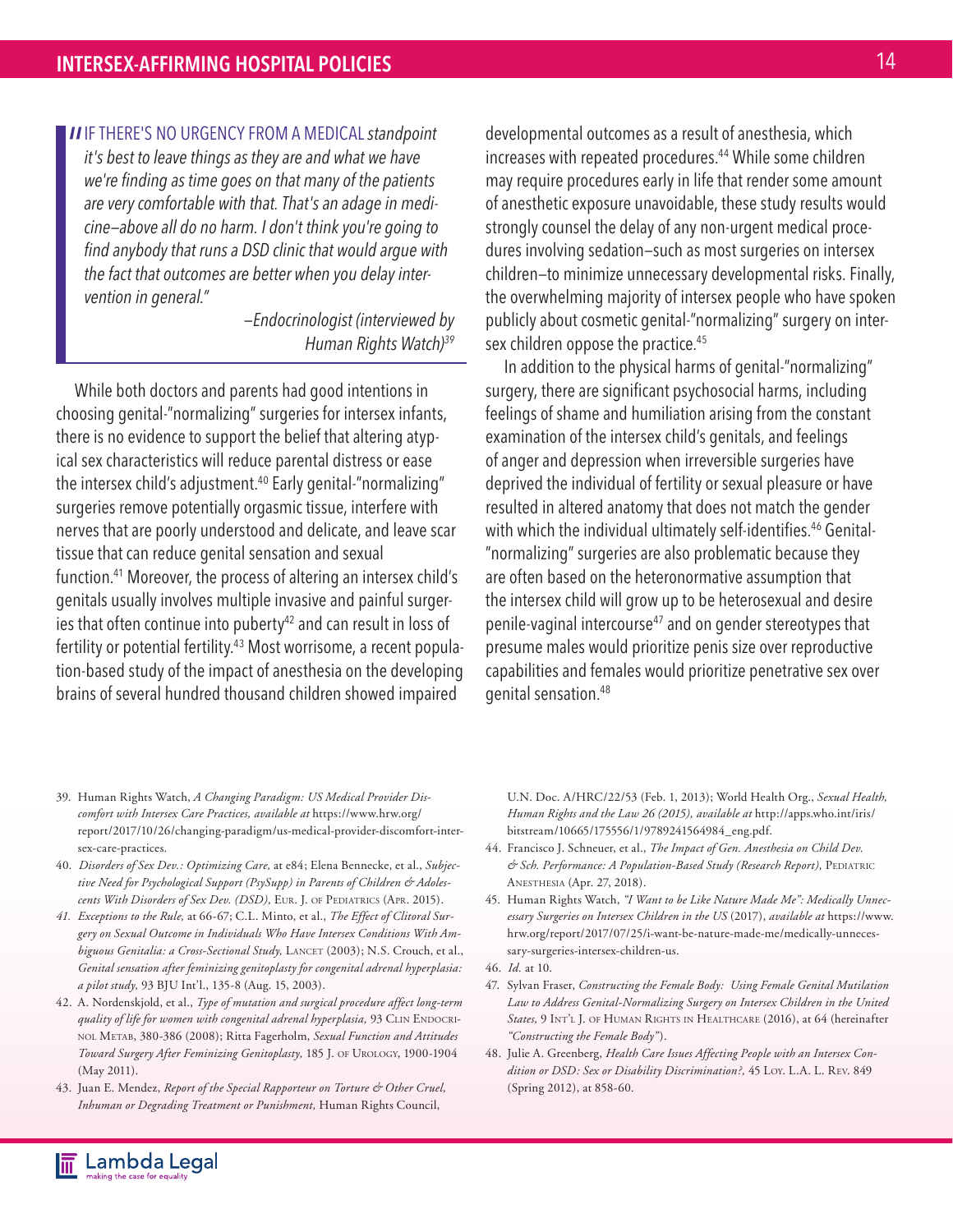**II** INFORMED CONSENT IN INTERSEX SURGERIES is often discussed in reference to identity, decisions that were *discussed in reference to identity, decisions that were made about an intersex person's body without their consent that ultimately conflicted with that person's identity and caused strife. I am lucky to have avoided misgendering, but because of a decision made without my consent, I am still forced to rely on hormone therapy which can be expensive and difficult to access. I've had to make certain life decisions solely based on ensuring I'd be able to receive medicine that I wouldn't need otherwise. Living in the South, access to women's health care is under constant threat, and often those issues are exacerbated for intersex people who need birth control not for contraception but to maintain normal bodily functions." —Alicia W., Texas* 

Because the majority of infants born with "genital ambiguity" are otherwise healthy<sup>49</sup> and intersex traits themselves rarely pose a medical problem requiring urgent surgical treatment,<sup>50</sup> the majority of early surgeries performed on intersex infants' genitals are purely cosmetic and therefore medically unnecessary. There are very limited circumstances in which an immediate genital surgery is medically necessary to address an imminent threat to the intersex infant's health. For example, genital surgery is medically necessary to create a urinary opening in a child born without an opening for urine to exit the

body.51 More commonly, intersex children may need medical treatment unrelated to their genitalia. For example, a sub-type of congenital adrenal hyperplasia (CAH) causes a dangerous salt-wasting condition that must be treated to protect the child's life.52 However, even in this instance, early genital surgery is not necessary to address salt-wasting, and the child's atypical sex characteristics do not themselves pose a threat to the child's health.53 Similarly regarding CAH, some doctors have argued that these children are more susceptible to urinary tract infections (UTIs) and that they require surgery to reduce this risk—but there is no evidence for this claim, and in fact, studies have shown that the incidence of UTIs may increase after genital surgery.54

**II** WE HAD TO FIGHT REALLY HARD EMOTIONALLY, and just do a lot of work on our own to be able to make *just do a lot of work on our own to be able to make informed decisions regarding care for our daughter. Doctors provided us with [claims] that are not backed up in the literature. It's stuff that has just always been done in medicine. It's based on certain hetero-normative values, which may be [our daughter's values] or they could not be—and we have no way of knowing until she comes of age."* 

*—Father of a 2-year-old with CAH*

- 49. Diane K. Wherrett, *Approach to the Infant with a Suspected Disorder of Sex Dev.,* 62 PEDIATR CLIN N AM 983 (2015), at 985 (hereinafter "Approach to the *Infant"*).
- 50. Laura Hermer, *Paradigms Revised: Intersex Children, Bioethics, & the Law,* 11 Annals Health L. 195, 197 (2002).
- *51. Genital Surgery for Disorders of Sex Dev.,* at 789.
- 52. *Approach to the Infant,* at 985.
- 53. *Constructing the Female Body,* at 63; Dreger, *"Ambiguous Sex", available at*  http://www.isna.org/articles/ambivalent\_medicine.
- 54. Wang and Poppas, "Surgical Outcomes and Complications of Reconstructive Surgery in the Female Congenital Adrenal Hyperplasia Patient: What Every Endocrinologist Should Know," Journal of Steroid Biochemistry and Molecular Biology. Zeina M. Nabhan, et al., "Urinary Tract Infections in Children with Congenital Adrenal Hyperplasia," Journal of Pediatric Endocrinology and Metabolism vol. 19 (2006).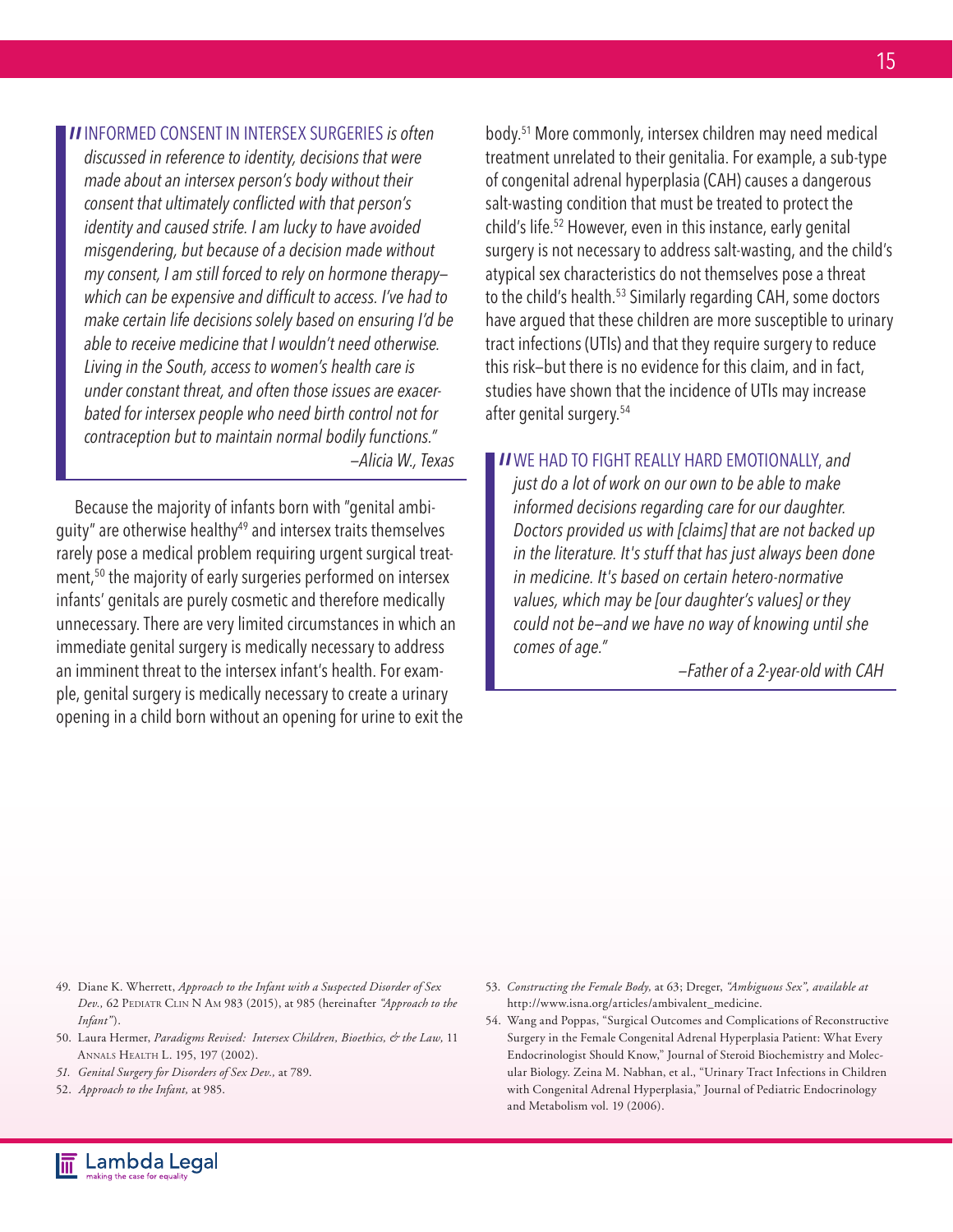Even when a surgery related to an intersex trait may be medically indicated, if the surgery can safely be delayed, the hospital should strive to postpone the surgery until the intersex child is old enough to participate in the decision. For example, early gonadal surgery is unwarranted when the malignancy risk is unlikely to manifest before puberty.<sup>55</sup> Postponing medical procedures relating to intersex traits preserves the intersex child's options for the future; it allows for consideration of the intersex child's expressed gender identity, accommodates potential fertility preservation,<sup>56</sup> and upholds the intersex individual's right to meaningfully participate in the decision whether or not to elect an irreversible medical treatment.<sup>57</sup>

**II** EVERYTHING THAT DOCTORS DID 'FOR ME,' they did for someone else. My feminizing hormones and surgeries *someone else. My feminizing hormones and surgeries were, in my doctor's words, to 'develop for my future husband.' Those words ring in my ears every day. Now, hips and breasts feel pasted onto me as an afterthought, reminders that, as a female-assumed nonbinary intersex person, my body belongs to the male gaze. Medicine enforced that."* 

*—Hans Lindahl, California*

We advise hospitals not to perform medically unnecessary procedures relating to intersex traits on intersex infants absent a court order and to postpone all procedures relating to such traits if there is no imminent threat to the intersex child's physical health, not only for ethical reasons but also to avoid serious legal consequences. Legal authorities have observed that an intersex child's reproductive rights can be violated by surgeries that impact reproductive capacity, such as the removal of gonads in infants with complete androgen insensitivity syndrome. Legal actions have been brought challenging genital surgery and gonadectomy without patient consent as a breach of fundamental reproductive rights and bodily autonomy in several jurisdictions.<sup>58</sup> To reduce the risk of liability, hospitals should not perform a surgery that could sterilize an intersex child unless the child's parents have obtained a court order approving the surgery.<sup>59</sup> In addition, U.S. federal law<sup>60</sup> and most state statutes<sup>61</sup> prohibiting female genital mutilation make no exception for clitoral cutting that occurs when the victim happens to have intersex traits. Because cutting of the clitoris for social reasons fits the definition of female genital mutilation, hospitals should not perform clitoral reduction surgeries on intersex infants.<sup>62</sup>

In recent years, medical, governmental, and human rights organizations have increasingly emphasized the need to preserve intersex patients' autonomy<sup>63</sup> and denounced the

- 55. *Disorders of Sex Dev.: Optimizing Care,* at e84 (deferring orchidectomy in instances of complete androgen insensitivity syndrome ("CAIS") until the intersex individual can participate in the decision is recommended because the risk of tumor formation is low and malignancies have never been seen before age 14 years); *Exceptions to the Rule,* at 67 n.58 (undescended testicles may be at increased risk of becoming cancerous but the risk is unlikely to manifest before puberty and therefore the decision should be delayed until the intersex child can participate); *2016 Consensus Statement,* at 16 (intersex patients "have an increased risk of developing cancers of the germ cell lineage, malignant germ cell tumors or germ cell cancer . . . Although precursor legions are formed during embryonal or early post-partum development, the progression to invasive growth only occurs during or after puberty, often cited as a reason to delay surgery.").
- 56. Lisa Campo-Engelstein, et al., *The Ethics of Fertility Preservation for Pediatric*  Patients With Differences (Disorders) of Sex Development, 1 J. OF THE ENDOcrine Soc'y (June 2017).
- 57. *2016 Consensus Statement,* at 19; *Exceptions to the Rule,* at 75.
- 58. *2016 Consensus Statement,* at 20 (noting litigation in Colombia, Australia, Kenya, and the United States).
- 59. Greenberg, *supra* note 47, at 872-73.
- 60. 18 U.S.C. § 116 (2013).
- 61. *See e.g.,* Ariz. Rev. Stat. § 13-1214 (2018); Cal. Penal Code § 273.4(b) (2018); Colo. Rev. Stat. § 18-6-401(b) (2018); Del. Code Ann. tit. 11, § 780 (2018); FLA. STAT. ANN. § 794.08 (2018); GA. CODE ANN. § 16-5-27 (2018); 720 Ill. Comp. Stat. § 5/12-34 (2018); Kan. Stat. Ann. § 21-5431 (2018); LSA-R.S. 14:43.4 (2018); MD. CODE ANN., HEALTH-GEN. § 20-601 (2018), § 20-602 (2018); Mich. Comp. Laws § 750.136 (2018); Minn. Stat. § 609.2245 (2018); Mo. Rev. Stat. § 568.065 (2017); Nev. Rev. Stat. Ann. § 200.5083 (2017); N.J. REV. STAT. § 2C:24-10 (2018); N.Y. PENAL LAW § 130.85 (2018); Or. Rev. Stat. § 163.207 (2018); 11 R.I. Gen. Laws § 11-5- 2(c)(3) (2018); S.D. Codified Laws § 22-18-37, et seq. (2018); Tenn. Code Ann. § 39-13-110 (2018); Tex. Health & Safety Code Ann. § 167.001 (2017); Va. Code Ann. § 18.2-51.7 (2017); W. Va. Code Ann. § 61-8D-3A (2018).
- 62. *Constructing the Female Body,* at 63.
- 63. *2016 Consensus Statement,* at 20.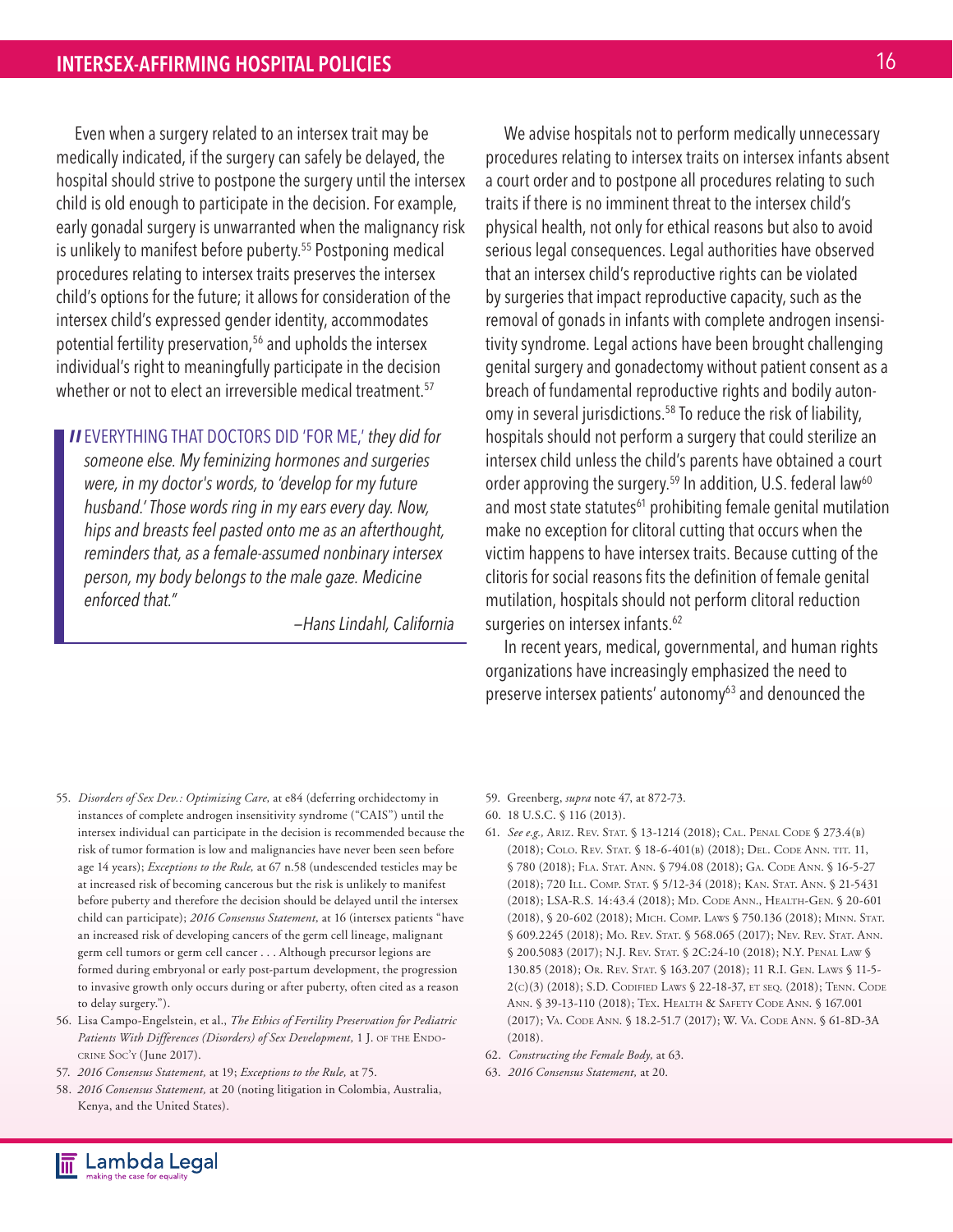practice of cosmetic genital surgeries on intersex infants. In 2015, the European Union Agency for Fundamental Rights advised member states to avoid non-consensual gender- "normalizing" medical treatments on intersex people, and Malta became the first nation to put a moratorium on non-vital childhood genital surgery.64 The United Nations has condemned the practice of subjecting intersex children to medically unnecessary procedures for the purpose of "normalizing" their genitals, finding that these oftenirreversible surgeries violate the intersex child's rights to physical integrity and to be free from torture.<sup>65</sup> In 2017, three former U.S. Surgeons General published an article in which they concluded that "[c]osmetic genitoplasty should be deferred until children are old enough to voice their own view about whether to undergo the surgery. Those whose oath or conscience says 'do no harm' should heed the simple fact that, to date, research does not support the practice of cosmetic infant genitoplasty."<sup>66</sup>

**II** I THINK THERE'S AN ISSUE OF CONSENT. There are surgeries that you need to do prior to a child being *surgeries that you need to do prior to a child being able to consent for them. But sexual function certainly isn't one of them. "*

*—Urologist (interviewed by Human Rights Watch)67*

Physicians for Human Rights has similarly "call[ed] for an end to all medically unnecessary surgical procedures on intersex children before they are able to give meaningful consent to such surgeries."68 While the American Medical Association has yet to adopt policy on intersex care, several resolutions have moved through the AMA House of Delegates in recent years and been vetted by various internal committees. In 2016, the American Medical Association Board of Trustees issued a report recognizing that "DSD communities and a growing number of health-care professionals have condemned . . . genital 'normalizing,' arguing that except in the rare cases in which DSD presents as life-threatening anomalies, genital modification should be postponed until the patient can meaningfully participate in decision making" and recommending adoption of a resolution supporting treatment that, "except when life-threatening circumstances require emergency intervention, defers medical or surgical intervention until the child is able to participate in decision making."69 Also in 2016, GLMA: Health Professionals Advancing LGBT Equality became the first medical association to take an official position recommending "delay of any surgical interventions and gender-related medical interventions for DSD that are not deemed medically necessary until the patient can provide informed consent/assent to these interventions."70 In 2018, the Michigan Medical Society proposed a resolution recommending "[t]hat our American Medical Association oppose the assignment of gender binary sex to infants with differences in sex development through surgical intervention outside of the necessity of physical functioning for an infant and believes children should have meaningful input into any gender assignment surgery."71

- 64. Lih-Mei Liao, Dan Wood, & Sarah M. Creighton, Parental Choice on *Normalising Cosmetic Genital Surgery: Between a Rock and a Hard Place,* BMJ (Sept. 28, 2015), at 2.
- 65. United Nations, Office of the High Commission for Human Rights, *Intersex Fact Sheet, available at* https://www.unfe.org/system/unfe-65-Intersex\_Factsheet\_ENGLISH.pdf.
- 66. M. Joycelyn Elders, David Satcher & Richard Carmona, *Re-Thinking Genital Surgeries on Intersex Infants,* Palm Center: Blueprints for Sound Public Policy (June 2017), *available at* https://www.palmcenter.org/publication/re-thinking-genital-surgeries-intersex-infants/.
- *67. Supra* note 40.
- 68. Statement of Homer Venters, *Unnecessary Surgery on Intersex Children Must Stop,* Physicians for Human Rights (Oct. 2017), *available at* http://physiciansforhumanrights.org/library/statements/end.html.
- 69. Patrice M. Harris, *Supporting Autonomy of Patients with Differences of Sex Development (DSD),* Report of the Bd. of Trustees (7-I-16), Am. Med. Ass'n. Reference Committee on Amendments to Constitution and Bylaws, (2016), *available at* https://assets.ama-assn.org/sub/meeting/documents/ i16-bot-07.pdf.
- 70. Jeremy Toler, *Medical and Surgical Intervention of Patients with Differences in Sex Development, GLMA,* (approved Oct. 3, 2016), *available at* https://interactadvocates.org/wp-content/uploads/2016/11/11-2-16-GLMA-Position-Medical-Surgical-Intervention-of-Patients-with-DSD.pdf.
- 71. *Opposing Surgical Sex Assignment of Infants with Differences of Sex Development,* Draft Resolution 013 (A-18), Am. Med. Ass'n House of Delegates (May 2018), *available at* https://www.ama-assn.org/sites/default/files/media-browser/public/hod/a18-013.pdf.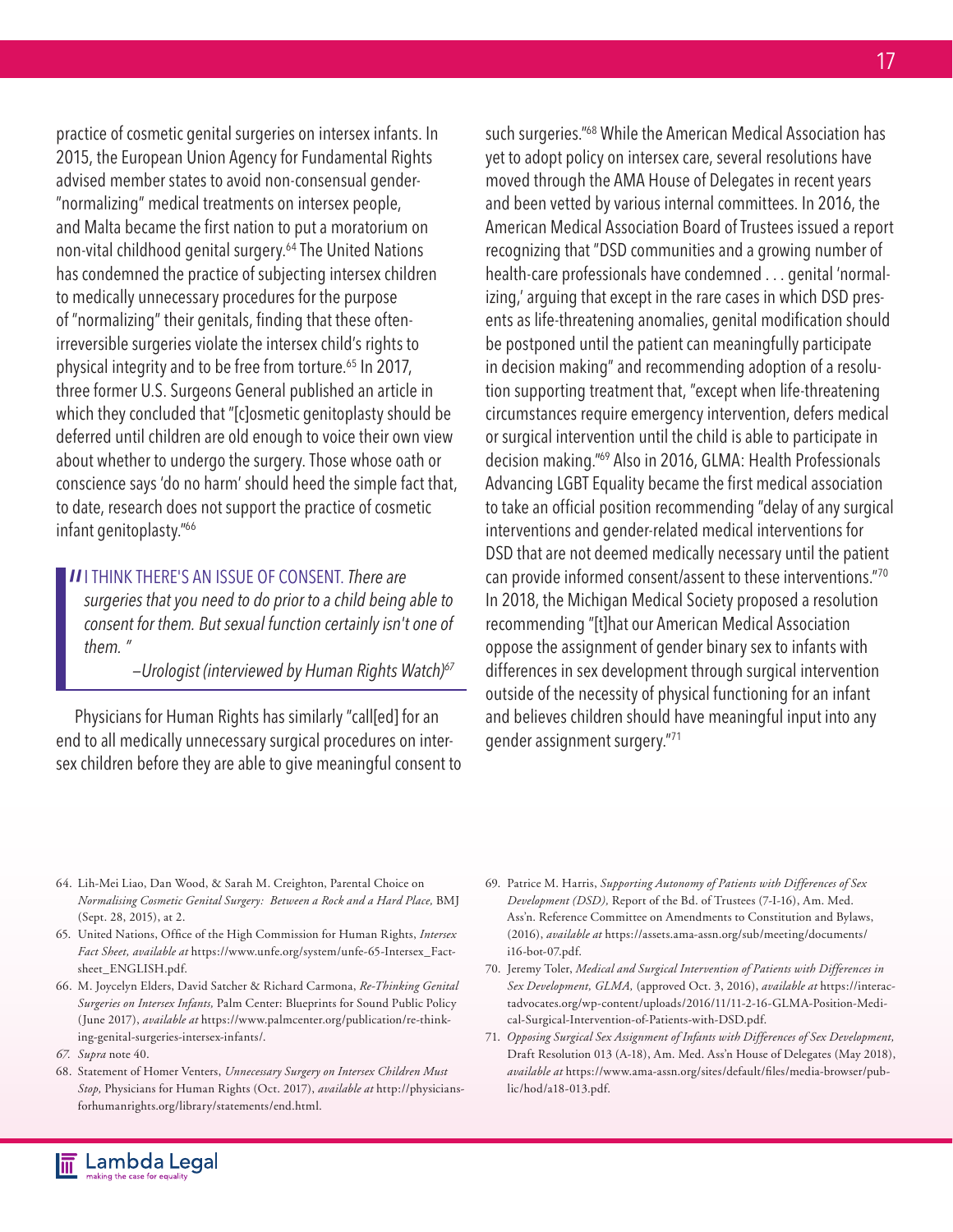#### *4) Informed Consent*

Those who receive health care have the right to bodily autonomy, which is why informed consent is an essential part of health care practice. The law has evolved to require full disclosure to the patient of the facts necessary to form the basis of a reasonable, informed consent. In a pediatric setting, however, patients may lack the ability to act independently or may have limited or no capacity for medical decision-making.<sup>72</sup> Numerous physicians and scholars have argued for a higher level of informed consent to better protect intersex children and to make sure parents have all of the relevant information necessary to make an informed decision.<sup>73</sup>

**II**I'VE SEEN SURGEONS PRESENT TO FAMILIES in a way they couldn't possibly understand, and then not prese *they couldn't possibly understand, and then not present doing nothing as a viable option...and then think that they went through a full informed consent process. And clearly, they had not. They presented it basically as: 'You can medically neglect your child, or you can do surgery...' and used words that I didn't even understand, then gave them a form to sign and they want to do it because he has a white coat on and they're scared."* 

> *—Mental health social worker (interviewed by Human Rights Watch) <sup>74</sup>*

Parents are generally afforded a great deal of deference in making decisions for their children, including the ability to make medical decisions for their minor children.75 Obtaining informed permission from parents or legal guardians before medical interventions on pediatric patients has become the standard, with the assent of the child whenever appropriate.<sup>76</sup> According to the 2016 Policy Statement from the American Academy of Pediatrics ("AAP") on informed consent in pediatric practice, even if the patient is a child and therefore not completely autonomous in making medical decisions, it is still the physician's duty to give the patient the opportunity to participate in the process in a manner appropriate to the child's capacity: "Nevertheless, the goals of the informed consent process (protecting and promoting health-related interests and incorporating the patient and/or family in the health care decision-making) are the same in the pediatric and adult population and are grounded by the same ethical principles of beneficence, justice, and respect for autonomy."77

There is no bright line demarking when a minor becomes "mature" enough to independently satisfy the decision-making criteria for informed consent or refusal.78 The AAP recommends that minors participate in decision-making commensurate with development and that parents and physicians should not exclude children and adolescents from decision-making without persuasive reasons. Adolescent decision-making is

- 72. AAP Committee on Bioethics, *Policy Statement: Informed Consent in Deci*sion-Making in Pediatric Practice, 138 PEDIATRICS (Aug. 2016) (hereinafter, *"2016 AAP Policy Statement"*).
- 73. Samantha S. Uslan, *What Parents Don't Know: Informed Consent, Marriage,*  and Genital-Normalizing Surgery on Intersex Children, 85 IND. L.J. 301 (2010), at 321.
- *74. Supra* note 40.
- 75. Jennifer L. Rosato, *Using Bioethics Discourse to Determine when Parents Should Make Health Care Decisions for Their Children: Is Deference Justified?,* 73 Temp. L. Rev. 1 (2000), at 5-6; Uslan, *supra* note 72, at 309-310.
- 76. *2016 AAP Policy Statement.*
- 77. *Id.* at 2.
- 78. *Id.* at 4.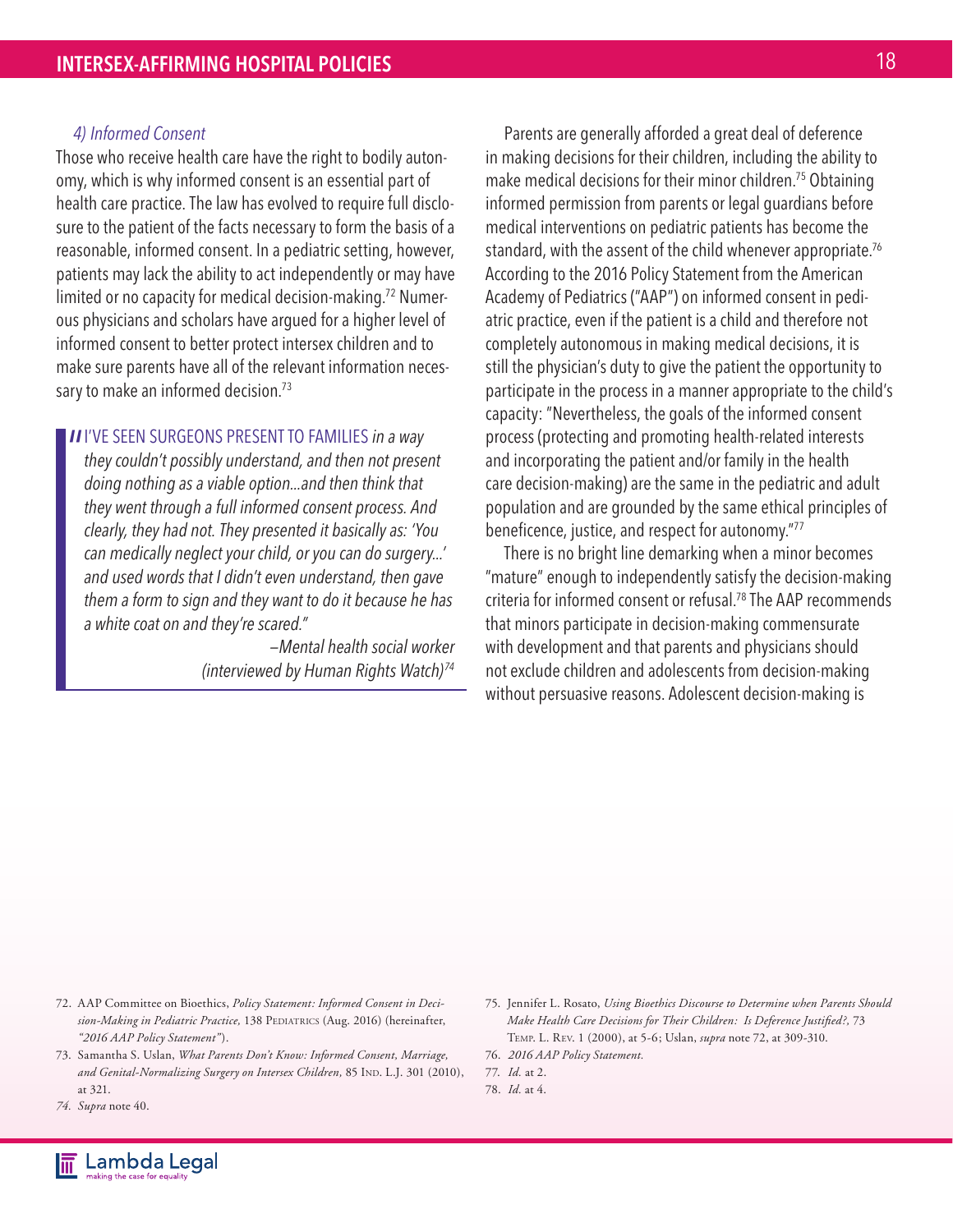dependent on factors such as cognitive ability, maturity of judgment, and moral authority. The 2016 AAP Policy provides that dissent by the pediatric patient should carry considerable weight when the proposed intervention is not essential and/or can be deferred without substantial risk.79

When interacting with intersex children, physicians should use developmentally appropriate language during discussions, and information should be provided in a manner that respects the cognitive abilities of the child or adolescent. Developmental assessment by trained providers can determine whether there is adequate capacity for understanding and decision-making. Only patients who have appropriate decisional capacity can give their informed consent.

It is important to note that parental informed permission for children is not absolute and is limited to the extent that the parent's decision raises concerns as to whether the parent is acting in the best interests of the child. Conflicts of this sort are readily visible when the proposed medical procedure implicates the child's fundamental rights. As the 2016 AAP Policy Statement acknowledges, although parents generally are better situated to understand the unique needs of their children and make appropriate, caring decisions, "[t]his is not an absolute legal right, however, because the state also has a societal interest in protecting the child from harm (the doctrine of *parens patriae*) and can challenge parental authority in situations in which a minor is put at significant risk of serious harm or neglect."80

Parental rights can be tempered by the state's right to act as *parens patriae* to protect the well-being of children.<sup>81</sup> The state has a "quasi-sovereign interest in the health and well-being—both physical and economic—of its residents in general."82 While parents retain the fundamental right to make decisions regarding the "care, custody, and control of their children,"83 the state can prevent parents from choosing medical treatments it has found to be contrary to the children's best interests.<sup>84</sup> Parental decision-making has been limited specifically in the context of sterilization procedures for children, as the right to procreation is a fundamental right and sterilization procedures have the potential for extreme abuse.<sup>85</sup> In determining whether to allow the state to intervene in family decision-making, courts engage in a careful balancing process, considering the seriousness of the child's medical condition, consequences of treatment, and the maturity of the child, with the primary focus being on the best interests of the child.<sup>86</sup>

Parental decision-making regarding genital surgeries may also be limited by the state's interest in protecting the intersex child's privacy rights, particularly those regarding reproduction and sexual health. There are strong arguments that genital surgery in infancy implicates the child's substantive due process right to privacy by depriving the child of the opportunity to define their gender.<sup>87</sup> The right to privacy is derived from the Substantive Due Process Clause of the Fourteenth Amendment,<sup>88</sup> which protects rights that are deemed "fundamental." The Supreme Court has invoked the privacy right in numerous

79. *Id.*

- 80. *Id.* at 3.
- 81. Anne Puluka, *Parent Versus State: Protecting Intersex Children from Cosmetic Genital Surgery,* 2015 Mich. St. L. Rev. 2095 (2015), at 2115. 82. *Id.* at 2118.
- 83. *Troxel v. Granville,* 530 U.S. 57, 66 (2000) (plurality opinion).
- 84. For example, cases in New Jersey and California have held that states can constitutionally outlaw care they find unreasonably harmful based on existing research and professional opinions, even if a portion of the professionals in the field do support the form of care. *See e.g., Pickup v. Brown,* 740 F.3d 1208 (9th Cir. 2014) (holding that where a state statute prohibited parents from requiring children to undergo sexual orientation change efforts, or conversion therapy, the fundamental rights of parents do not include the right to choose a

specific type of provider for a specific medical or mental health treatment that the state has reasonably deemed harmful); *Doe v. Christie,* 33 F. Supp. 3d 518 (D.N.J. 2014) (holding that where the New Jersey legislature had passed a ban on conversion therapy, parents did not have a constitutional right to obtain a particular type of medical treatment or to be treated by a specific health care provider).

- 85. *Skinner v. State of Oklahoma ex. rel. Williamson,* 316 U.S. 535, 541 (1942).
- 86. Anne Puluka, *Parent Versus State: Protecting Intersex Children from Cosmetic Genital Surgery,* 2015 Mich. St. L. Rev. 2095 (2015), at 2127.
- 87. *Id.* at 2128.
- 88. The clause prohibits states from "depriv[ing] any person of life, liberty, or property, without due process of law." U.S. Const. amend. XIV, §1.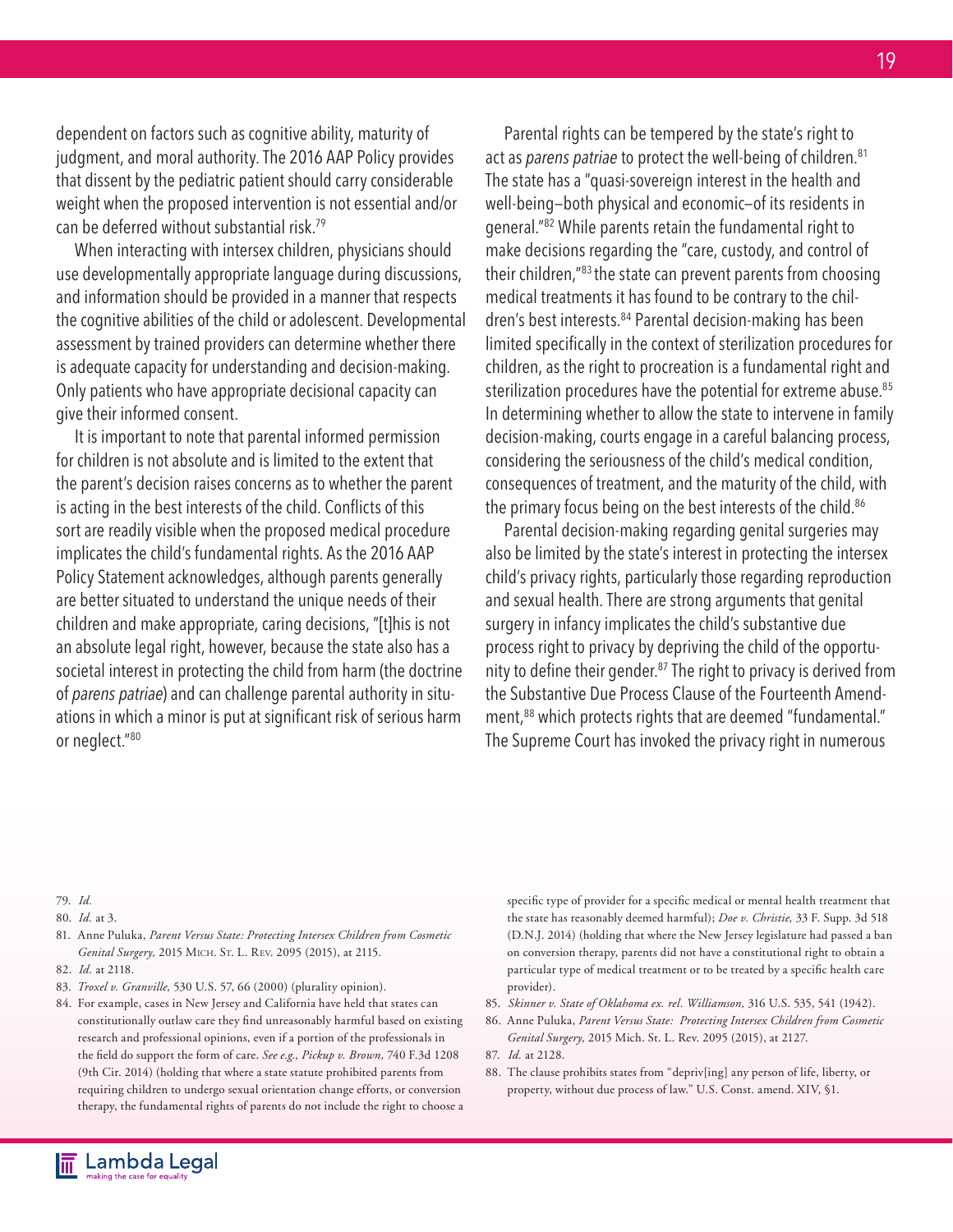cases involving sexual relationships, family relationships, the doctor-patient relationship, and medical decision-making.89 The Supreme Court has also confirmed that minors are entitled to a degree of privacy in making important medical decisions that will have lasting effects on their lives and sense of self.<sup>90</sup> In *Carey v. Population Services International,* the Supreme Court explicitly stated that the right to privacy protects "important decisions," which are those that have a long-term meaningful impact on the individual's life, regardless of the fact that the decision was made during infancy.91 Further, in *Bellotti v. Baird*, the Supreme Court found that the child's right to privacy in making a decision must be prioritized over the parents' interest in remaining informed and involved in their child's decisions.<sup>92</sup> These privacy rights are at stake when decisions are made about genital surgeries for intersex children because these children must live with the results of highly invasive, irreversible surgeries for their entire lives, despite having been deprived of the opportunity to grant informed consent to the procedures. In addition, their long-term cognitive function may be damaged by the sedation required for an unnecessary surgery.<sup>93</sup>

In sum, parental decision-making should be understood as the parents' responsibility to support the interests of their child rather than their right to impose their own choices on their child. The AAP Policy provides: "By moving the conversation from parental rights towards parental responsibility, clinicians may help families minimize conflicts encountered in the course of more serious and difficult medical decision-making."94 Clinicians must balance the need to work collaboratively with parents and families and the importance of the families' autonomy with the need to protect children from serious and imminent harm.<sup>95</sup> States may intervene where the parental decision places the child at risk of serious harm or would cause the loss or deprivation of basic needs or freedoms.

**II** AS A PRACTICING PHYSICIAN MYSELF, *I empathize with my doctors. More than to do no harm, we want to do my doctors. More than to do no harm, we want to do something good. We dedicate ourselves to helping our patients confront and conquer the unthinkable: sickness, pain, and death. But as an intersex person, I know that 'correcting' and concealing intersex bodies causes harm. If our community, including our caregivers and medical-care providers, are to develop standards of care that do good, they must respect bodily diversity. Doctors need to stop trying to avoid harm by trying to fix or hide our bodies and pain."*

*—Katie Baratz Dalke*

- 89. *Lawrence v. Texas,* 539 U.S. 558, 578 (2003) (holding that the state cannot criminalize private, consensual sexual conduct); *Zablocki v. Redhail,* 434 U.S. 374, 386 (1978) (stating that the right to privacy includes the right to define an intimate relationship through marriage); *Roe v. Wade,* 410 U.S. 113, 153 (1973) (holding that the right to privacy encompasses the right to decide whether to reproduce); *Eisenstadt v. Baird,* 405 U.S. 438, 453 (1972) ("If the right of privacy means anything, it is the right of the *individual*, married or single, to be free from unwarranted governmental intrusion into matters so fundamentally affecting a person as the decision whether to bear or beget a child.").
- 90. *See Planned Parenthood of Se. Pa. v. Casey,* 505 U.S. 833, 899 (1992) (plurality opinion) (holding that one parent veto power is constitutional as long as the state provided judicial bypass for minors who do not wish to inform their

parents); *Hodgson v. Minnesota,* 497 U.S. 417, 423 (1990) (holding that states may not require a minor to notify both parents before seeking an abortion, even when judicial bypass is another available option); *Carey v. Population Servs. Int'l,* 431 U.S. 678, 694 (1977) (holding that the state cannot impose on a minor's right to privacy by making it nearly impossible for the minor to obtain contraception).

- 91. *Carey v. Population Servs. Int'l,* 431 U.S. 678, 684-86 (1977).
- 92. *Bellotti v. Baird,* 443 U.S. 622, 642 (1979).
- 93. Francisco J. Schneuer, et al., *The Impact of Gen. Anesthesia on Child Dev.*   $\acute{\textit{\o}}$  *Sch. Performance: A Population-Based Study (Research Report)*, PEDIATRIC Anesthesia (Apr. 27, 2018).
- 94. *2016 AAP Policy Statement,* at 3.
- 95. *Id.*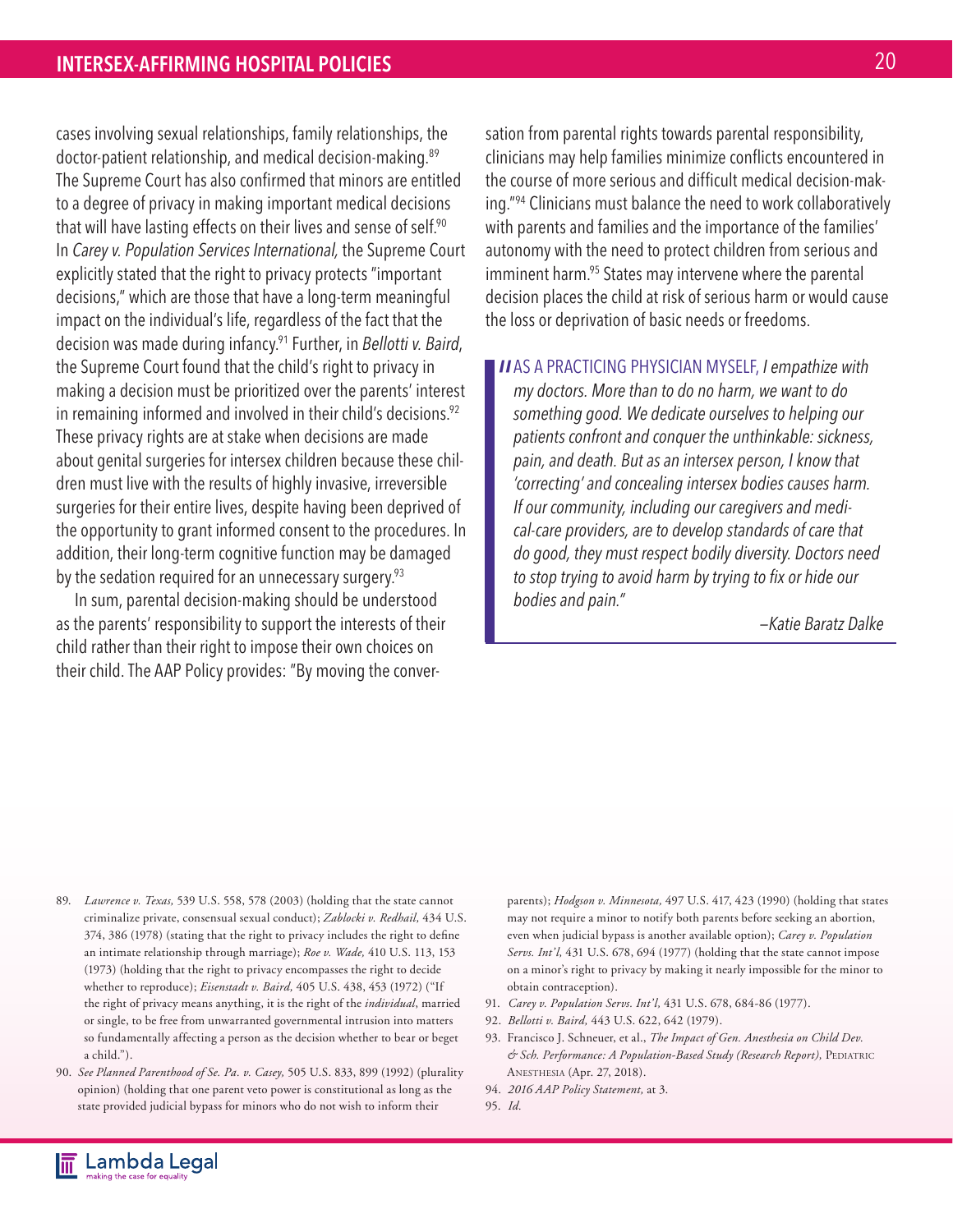#### POLICY 4

#### PROTOCOLS FOR INTERACTION WITH INTERSEX PATIENTS AND THEIR FAMILIES

#### PURPOSE:

*To ensure that hospital staff members interact with intersex patients with professionalism, courtesy, and respect.*

#### POLICY:

*When an intersex patient presents for health care, they will be addressed and referred to on the basis of their self-identified gender, using their pronouns and name in use, regardless of the patient's appearance, surgical history, legal name, or sex assigned at birth. If the patient's family members suggest identifiers differing from those with which the patient self-identifies, the patient's identity should be honored. If the patient is unable to communicate due to age or incapacity, staff will honor the name and pronoun recommendations of the patient's family.*

*[Hospital] staff members will not use language or tone that a reasonable person would consider to demean, question, or invalidate a patient's actual or perceived gender identity or expression.*

*[Hospital] staff members will not ask questions or make statements about an intersex person's genitalia, other physical characteristics, or surgical status except for professional reasons that can be clearly articulated. Information about a patient's intersex traits, DSDs, atypical sex characteristics, or any intersex-related care that the patient is seeking and/or has obtained is sensitive medical information, and hospital staff members will treat it as such.*

#### PROCEDURE:

*An intersex patient's pronouns should be determined as follows:*

*1. If the patient's admitting/registration record contains the 'Name in Use' and pronouns that were self-identified by the patient upon admission to the hospital, the hospital staff member should refer to the patient using that name and pronoun.96*

96. In addition to the "legal name" field, admitting/registration forms should include an optional field for a patient's "Name in Use." [Hospital] can use an existing "nickname," "alias" or similar field to record the patient's name in use and an optional field to record patient's pronouns. The system should include a readily visible notification or alert flag that appears on the viewer's screen and indicates the patient's pronouns and name in use. For more information on

recording a patient's name, gender, and pronouns in admitting/registration records, *see Creating Equal Access to Quality Health Care for Transgender Patients: Transgender Affirming Hospital Policies,* Lambda Legal, Human Rights Campaign, Hogan Lovells, N.Y. City Bar (revised May 2016), at 13-16, *available at* http://www.lambdalegal.org/sites/default/files/publications/downloads/ hospital-policies-2016\_5-26-16.pdf.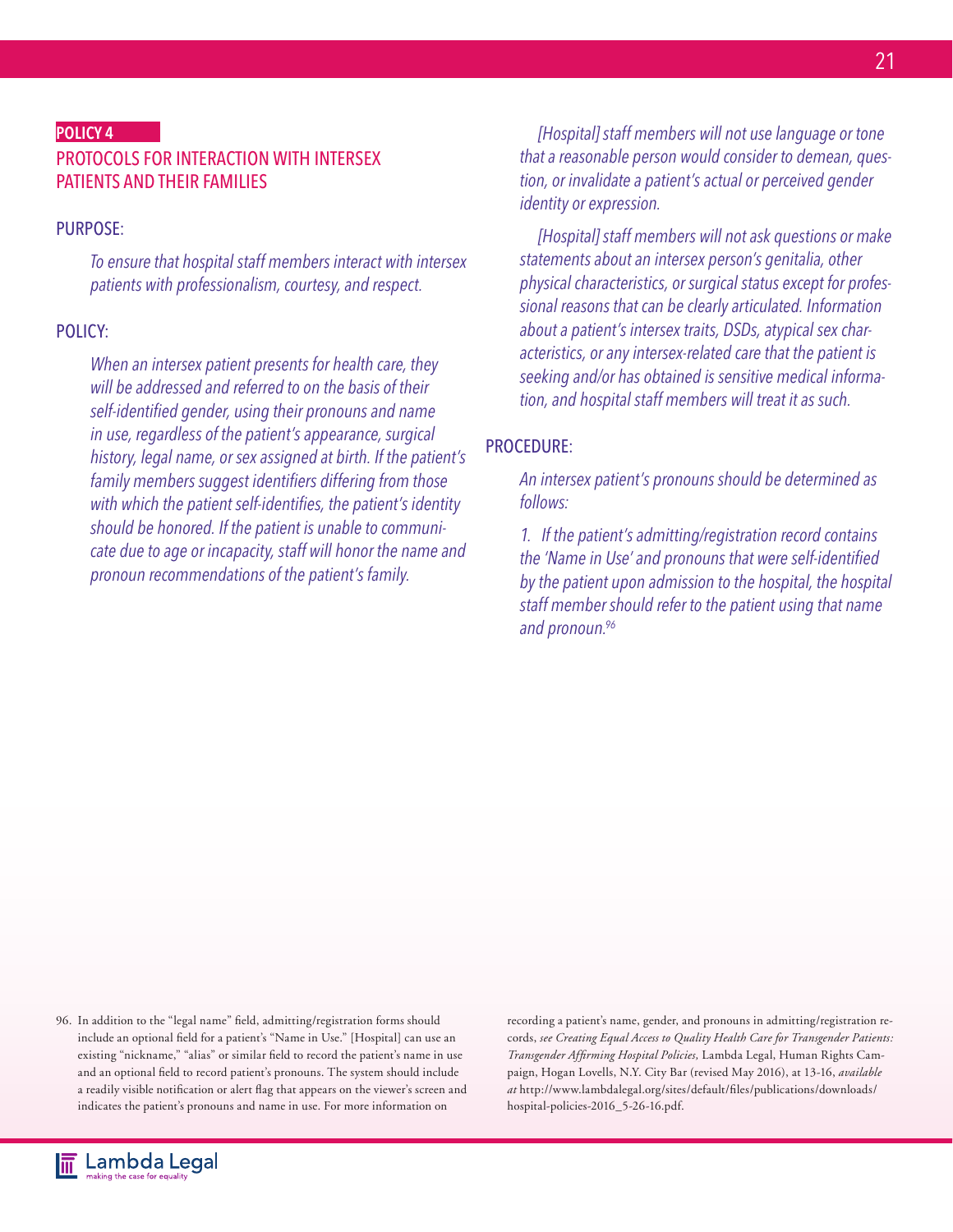*2. If the patient's gender presentation does not clearly indicate the patient's gender identity, the hospital staff member should discreetly and politely ask the patient for the pronouns the patient uses.*

*A patient should not be asked about intersex status, intersex traits, atypical sex characteristics, DSDs, or any intersex-related care unless such information is directly relevant to the patient's care. If it is necessary to the patient's care for a health care provider to inquire about such information, the provider should explain to the patient: (1) why the requested information is relevant to the patient's care, (2) that the information will be kept confidential but some disclosures of the information may be permitted or required, and (3) that the patient should consult the hospital's HIPAA policy for details concerning permitted disclosures of patient information.*

#### EXPLANATION

Refusing to refer to an intersex person by the person's pronouns and name in use, $97$  or asking inappropriate questions about genitalia in an effort to determine the person's "true" gender, is a form of harassment and may violate anti-discrimination provisions already in place.<sup>98</sup> Such behavior violates an intersex patient's rights to privacy and dignity.<sup>99</sup> Verbal harassment can rise to the level of sexual harassment when a staff member asks inappropriate questions about the patient's genital status (e.g., "What's between your legs?" "Have you had surgery?") or sexual behavior or makes inappropriate assertions about the patient's genitalia (e.g., "As long as you have a penis, I am going to call you by a male name"). Fortunately, only minimal effort is required to refrain from using this kind of harassing and disrespectful language.

**II** WENT TO SEE AN OBGYN AND HE WAS adamant that I have an exam. I told him I was intersex and my body *I have an exam. I told him I was intersex and my body looks different. And, just upon looking, he started making inappropriate comments so I got up and left.* 

*Then I got a referral from a transgender friend of mine to a different OBGYN and I called and was starting my whole speech about who I am and she stopped me and said: 'Do you have this part, do you have this part ... OK you have these parts, and those are parts that I work with so yes, I will schedule you.' She talked to her front desk staff and everything, and even called the pelvic ultrasound technicians to tell them about how to talk about my body. She went out of her way to make sure they were completely prepared. Then during the exam, she asked me to move one part out of the way, saying: 'I don't work with that part and I don't touch parts I don't work with.'* 

*And because I had spent my life being poked by doctors, it had never occurred to me until then that doctors didn't have the right to manipulate any part of my body they wanted to."*

*—Koomah*

- 97. "Name in use" refers to the name by which a person wants to and should be addressed, even though it may differ from the name appearing on the person's legal identity documents or the name assigned to the person at birth.
- 98. *See Lusardi v. McHugh,* Appeal No. 0120133395, 2015 WL 1607756 (E.E.O.C. Apr. 1, 2015) (finding that misgendering a transgender woman by

repeatedly referring to her by her former male name and male pronouns constituted actionable harassment under Title VII of the Civil Rights Act of 1964).

99. *See supra* at note 21.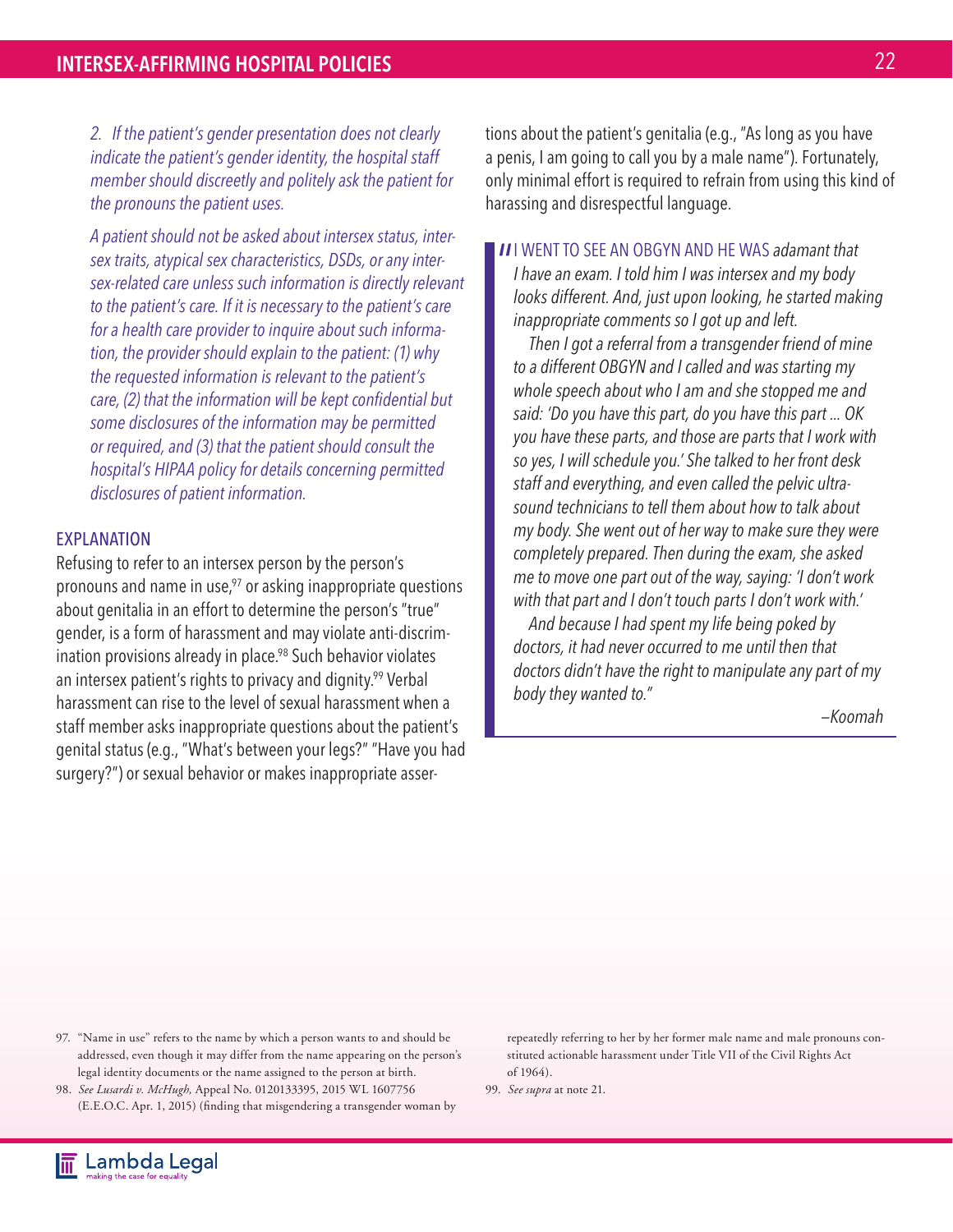**II** BIAS, PREJUDICE, AND CULTURAL STEREOTYPES are in the examination room as with every other space. It is not *the examination room as with every other space. It is not acceptable to hear 'Thank God, you're pretty,' 'This will help you become [insert gender],' 'You fulfill three out of five criteria for your [presenting gender],' or 'You should keep this to yourself.' Regardless of your interest in intersex traits, please keep your questions professional and considerate. Ask yourself, 'Does asking this question help me treat this patient?' 'Would this question make me feel uncomfortable?' When in doubt, think, 'empathy.'" —Suz Temko* 

Intersex patients may be reluctant to share information regarding their intersex status, intersex traits, atypical sex characteristics, or intersex-related care because they fear discrimination or inappropriate treatment, even when this information may be integral to the patient's care. To facilitate rapport between health care providers and intersex patients, when a provider asks a patient about intersex status, intersex traits, atypical sex characteristics or intersex-related care, the provider should explain proactively to the patient why the information sought is relevant to the patient's care and that such information will be treated confidentially in accordance with and to the extent required by law.

**II** MY ONLY POSITIVE MEDICAL EXPERIENCE has been at Lyon-Martin clinic, a lesbian- and queer-focused *at Lyon-Martin clinic, a lesbian- and queer-focused foundation in San Francisco. Even there, few staff had intersex experience, but everyone was so respectful and dedicated to consent that I felt immediately safe. Forms were carefully designed for gender- and sex-inclusive language, staff asked before every touch, and the walls were colorful and had portraits of LGBT leaders. Staff made notes about intersex medical trauma, and referenced them across visits and providers—I was always remembered and prioritized."*

*—Hans Lindahl, California*

 Before the patient discloses information in response to the provider's inquiry, the patient should be fully informed of any mandatory or permissive disclosures of the information in accordance with the hospital's standard notice of privacy practices. The inappropriate disclosure of intersex status, intersex traits, atypical sex characteristics, or intersex-related medical history may result in discrimination against the intersex patient, so the intersex patient is entitled to make an informed decision about what information to share with the provider.<sup>100</sup>

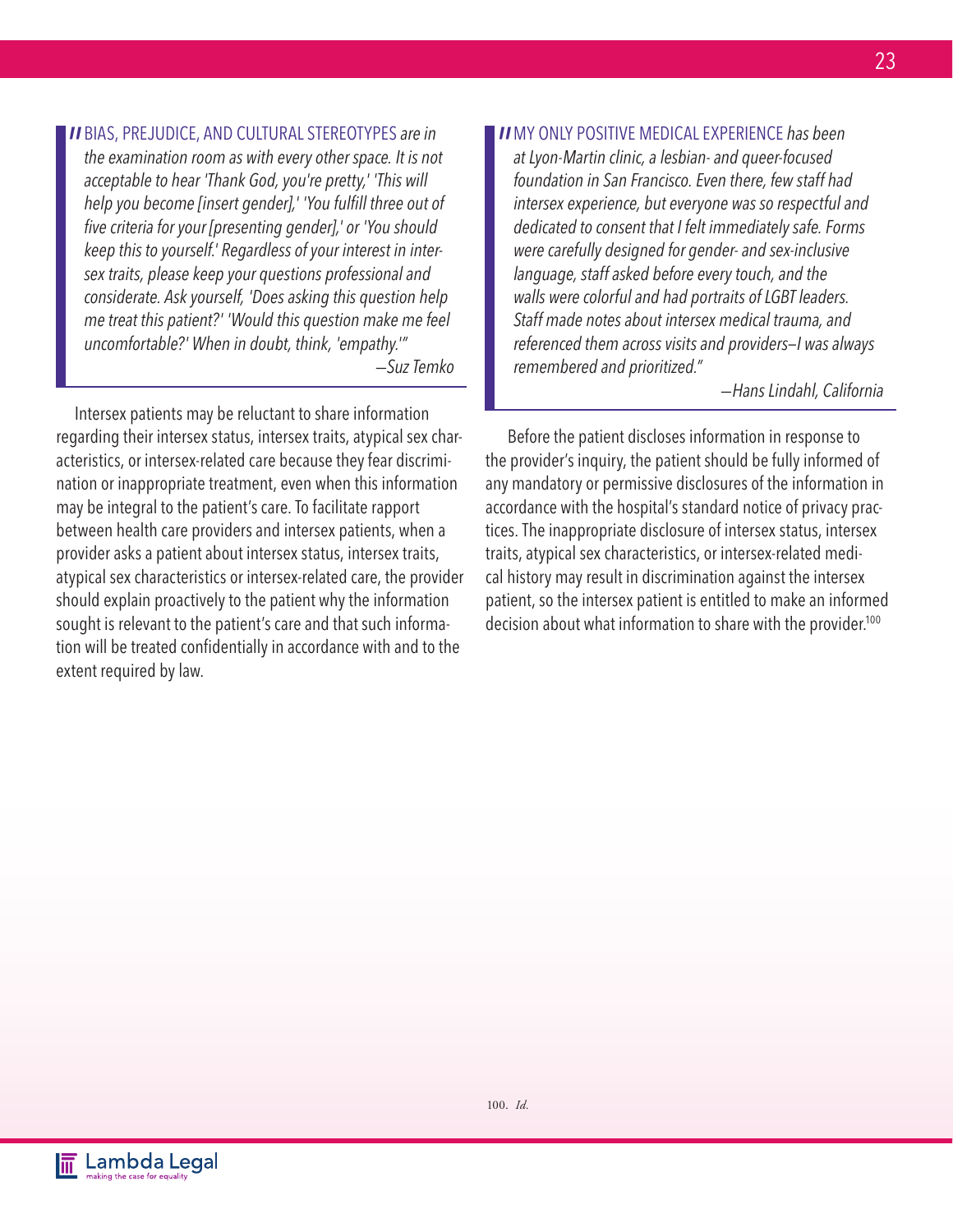**II** *I* had one endocrinologist *I* went to see when *I* experiencing intimacy issues in a particularly vulnerable area of my *ing intimacy issues in a particularly vulnerable area of my body. Despite the doctor not having in-depth knowledge of intersex people, she treated me with kindness, empathy, and respect."* 

*—Suz Temko* 

Note also that information about a patient's intersex status, intersex traits, atypical sex characteristics, or intersex-related care that can identify a patient or can be used with other available information to identify a patient constitutes protected health information under HIPAA. As a result, inappropriate disclosure of this information may be a violation of the Privacy Rule<sup>101</sup> and, other than in the context of providing treatment services (and limited other situations), is subject to the "minimum necessary" standard.<sup>102</sup>

101. Under the Privacy Rule, "protected health information" is all "individually identifiable health information" held or transmitted by a covered entity or its business associates, in any form or media. This includes all information, including demographic data, that relates to (i) the individual's past, present, or future physical or mental health or condition; (ii) the provision of health

care to the individual; or (iii) the past, present, or future payment for the provision of health care to the individual; and that identifies the individual or for which there is a reasonable basis to believe it can be used to identify the individual. 45 C.F.R. § 160.103.

102. *Id.*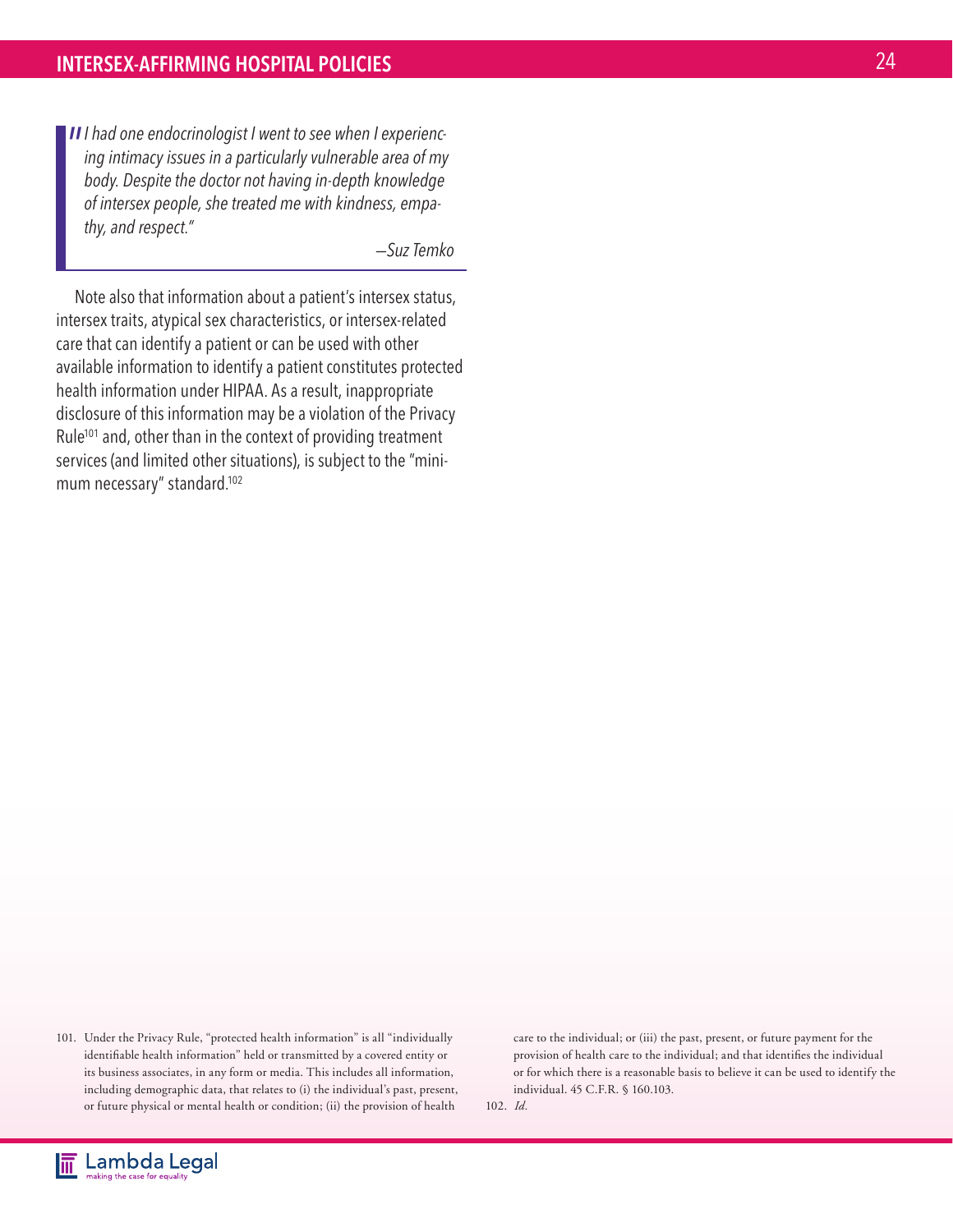## GLOSSARY OF TERMS

**Differences of Sex Development ("DSD"):** A medical term used to refer to conditions that cause intersex traits, sometimes styled as "Disorders of Sex Development." DSD is regarded as stigmatizing by some intersex people although it is often the most recognizable term for use in communications with medical providers.

**Gender expression:** The way a person expresses gender through dress, grooming habits, mannerisms, and other characteristics.

**Gender identity:** A person's internal sense of being female, male, both, or something other than female or male. Gender does not necessarily correspond to the sex assigned or presumed at birth.

**Genital-"normalizing" surgery:** A procedure that alters the genitals of children born with atypical sex characteristics/intersex traits, usually performed under the age of 2, with the goal of making the child's genitals appear more typical of the sex assigned. Such surgeries can include clitoral reductions and vaginoplasties. Does not refer to gender-affirming procedures sought by some members of the transgender community, or by intersex individuals later in life.

**Gonadectomy:** Refers to the removal of gonadal tissue, a gonad being a gland that produces sex hormones (estrogen and testosterone) and gametes (eggs, sperm, or neither). Gonad is a generic term that encompasses ovaries, testes, ovotestes, and undifferentiated streak gonads.

**Hermaphrodite:** A term once commonly used to refer to individuals with intersex traits. It is now considered pejorative and outdated, although a small number of intersex people have reclaimed the term. Do not use this term apart from someone's own self-description.

**Intersex:** An umbrella term that refers to the approximately 0.5 to 1.7 percent of the population born with variations in sex characteristics such as chromosomes, gonads, and/or genitals that vary from what is considered typical. While an intersex person may also be transgender if their gender differs from the sex they were assigned at birth, not all intersex people for whom this is the case identify as transgender.

**Transgender:** Refers to people whose gender differs from the sex they were assigned or presumed to be at birth.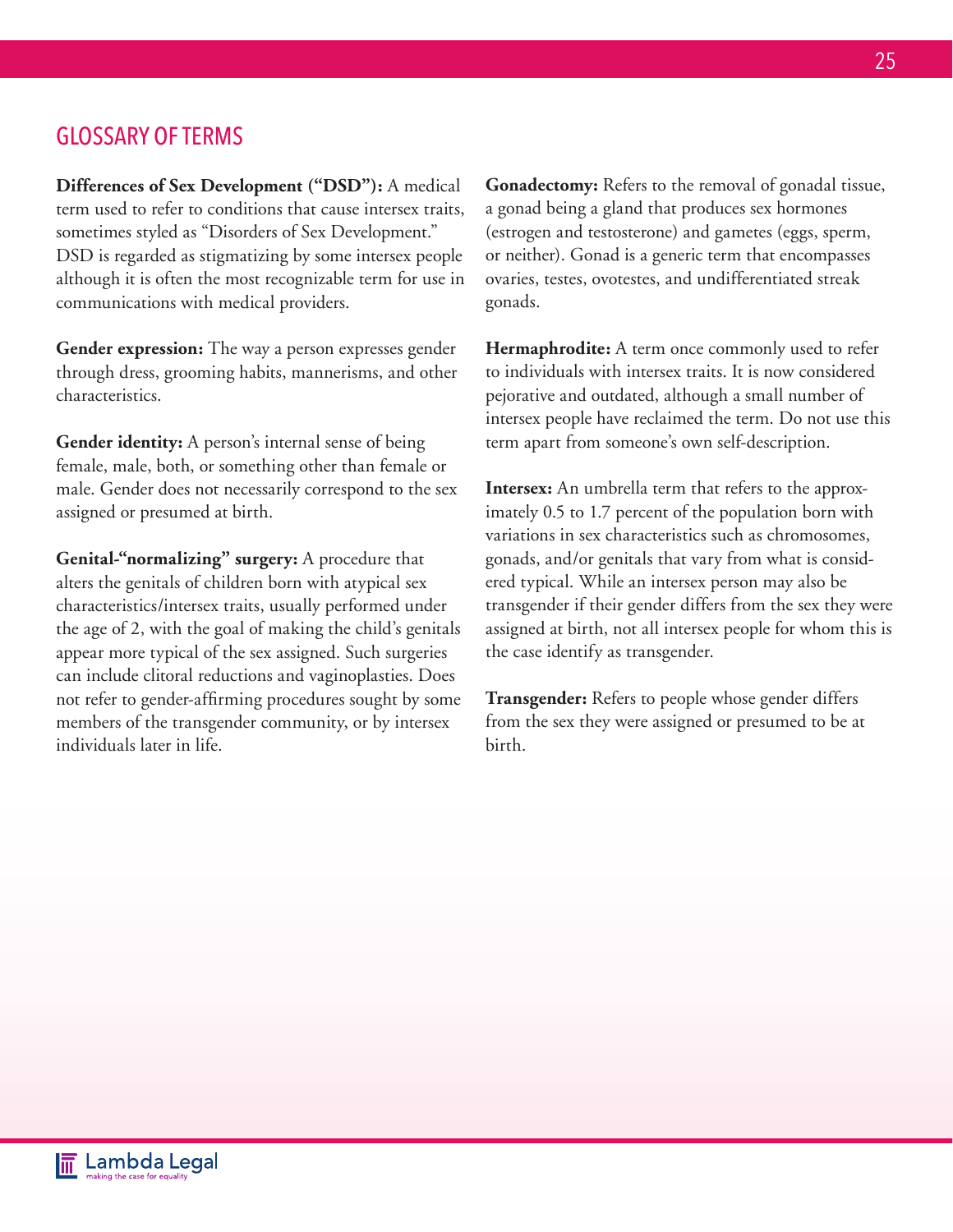#### APPENDIX A: INFORMED CONSENT ELEMENTS AND PROCEDURES

A recent study of clinical management practices across multiple institutions examined the following items in the context of intersex care specifically:

#### APPENDIX B: RESOURCES FOR INTERSEX PATIENTS AND FAMILIES

The following is a list of resources for intersex patients and their families:

- interACT Advocates for Intersex Youth (https://interactadvocates.org/)
- AIS-DSD Support Group (http://www.aisdsd.org)
- Gender Spectrum (https://www.genderspectrum.org/)
- The Interface Project (https://www.interfaceproject.org/)
- DSD Handbook for Parents (http://dsdguidelines.org)
- Human Rights Watch Report (https://www.hrw.org/ report/2017/07/25/i-want-be-nature-made-me/medically-unnecessary-surgeries-intersex-children-us)
- UN Free & Equal (https://www.unfe.org/intersexawareness/)
- Intersex Campaign for Equality (https:// www.intersexequality.com)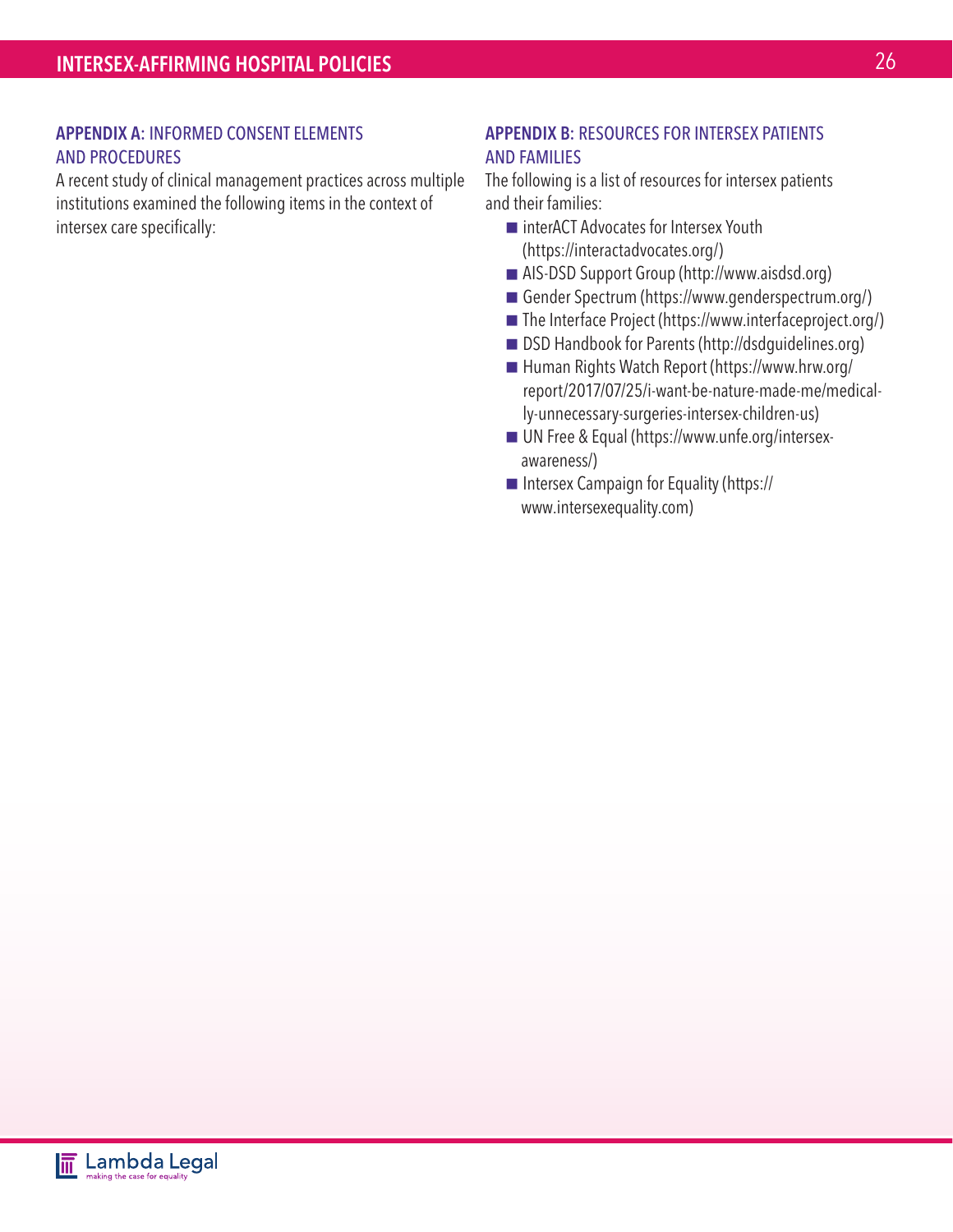## Table 3 Informed consent specific to DSD

#### Composite scales Scale items

#### Consent procedures

Are children of assenting age given the opportunity to assent or withhold assent for medical procedures (including surgery, laparoscopy, or any other non-life-saving measures)?

Is a legal/bioethics consult routinely provided in the context of the clinical informed consent process prior to any irreversible procedures if there is a plan to remove non-dysgenetic ovaries/testes?

Is it the practice of your DSD providers to impose an interval between discussion of treatment options and patient/family decision (known as a "Thinking Period")?

Consent procedures subscale composite score

#### Informed consent elements<sup>a</sup>

Information:

Whether procedure is medically necessary or elective

Which interventions are reversible/partly reversible/irreversible

In the future the child's gender identity may not match surgically reinforced gender: possibility of gender transition

Gender assignment is often less stable in individuals with DSD

Information subscale composite score

Risks/benefits

Potential effects on fertility

Potential effects on sensitivity of sex organs and sexual function

Potential effects on psychological and social adjustment

Potential effects on continence

Potential effects on other functions

Hormonal consequences of removal of gonads (e.g., induced puberty, need for lifelong hormone replacement)

Potential surgical complications and possible need for additional procedures

Genital anomalies may take more than one procedure to correct and may in fact involve multiple procedures

Risks/benefits subscale composite score

Total score

Composite scores are calculated for institutions completing at least 80% of items comprising each scale.

All items are scored yes = 1 (ideal); no = 0 unless otherwise noted:

a 1 = discussed and included in written informed consent document; 0.5 = discussed or written only; 0 = neither.

Aimee M. Rolston, et al., *Disorders of Sex Development (DSD): Clinical Service Delivery in the United States*, 175 Am. J. Medical Genetics 268 (2017).